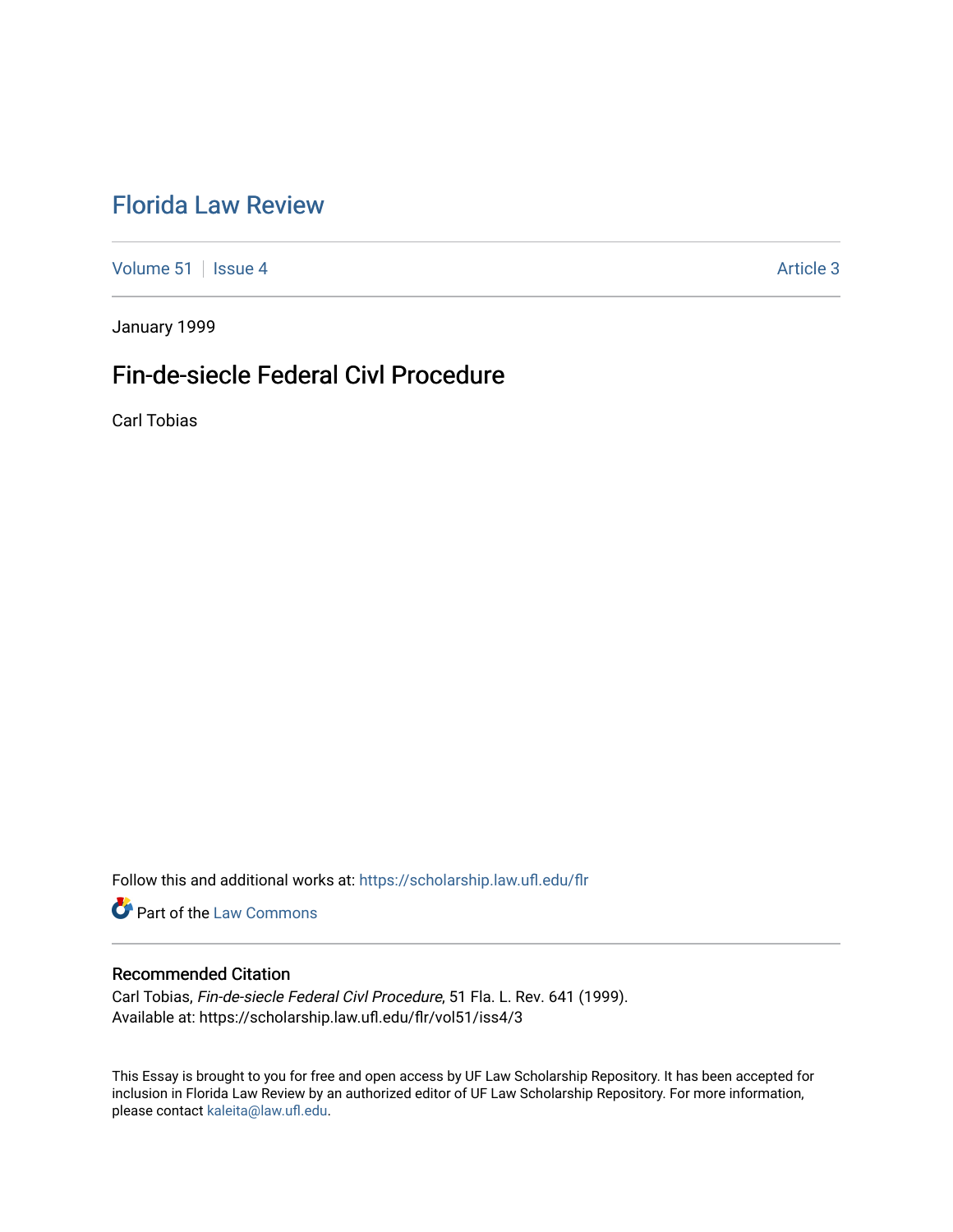## *FIN-DE-SItCLE* FEDERAL CIVIL PROCEDURE

## *Carl Tobias\**

|         | I. DESCRIPTIVE AND CRITICAL ANALYSIS OF THE                                      |
|---------|----------------------------------------------------------------------------------|
|         | DESCRIPTIVE ACCOUNT IN NEW DEAL'S END  644                                       |
|         | The New Deal and Its End $\ldots \ldots \ldots \ldots \ldots \ldots$ , 644<br>А. |
|         | Four Puzzling Procedural Changes  645<br>В.                                      |
|         | 1. Local Procedural Proliferation  645                                           |
|         | 2. Congressional Rulemaking  647                                                 |
|         | Mandatory Local Reform  649<br>3.                                                |
|         |                                                                                  |
|         | C.                                                                               |
|         | Summary By Way of Friendly Critique  652<br>D.                                   |
|         | II. DESCRIPTIVE AND CRITICAL ANALYSIS OF                                         |
|         | THE PRESCRIPTIONS IN NEW DEAL'S END  654                                         |
|         | А.                                                                               |
|         | B.                                                                               |
| $\Pi$ . |                                                                                  |
|         | Α.                                                                               |
|         | <b>Limiting Local Proliferation</b><br>В.                                        |
|         |                                                                                  |
|         | C. Additional Suggestions for Improving National                                 |
|         |                                                                                  |
|         | CONCLUSION                                                                       |

**<sup>\*</sup>** Professor of Law, William **S.** Boyd School of Law, University of Nevada, Las Vegas. B.A., Duke University; LL.B., University of Virginia Law School. **I** wish to thank Peggy Sanner for valuable suggestions and Cecelia Palmer and Charlotte Wilmerton for processing this piece. Errors that remain are mine.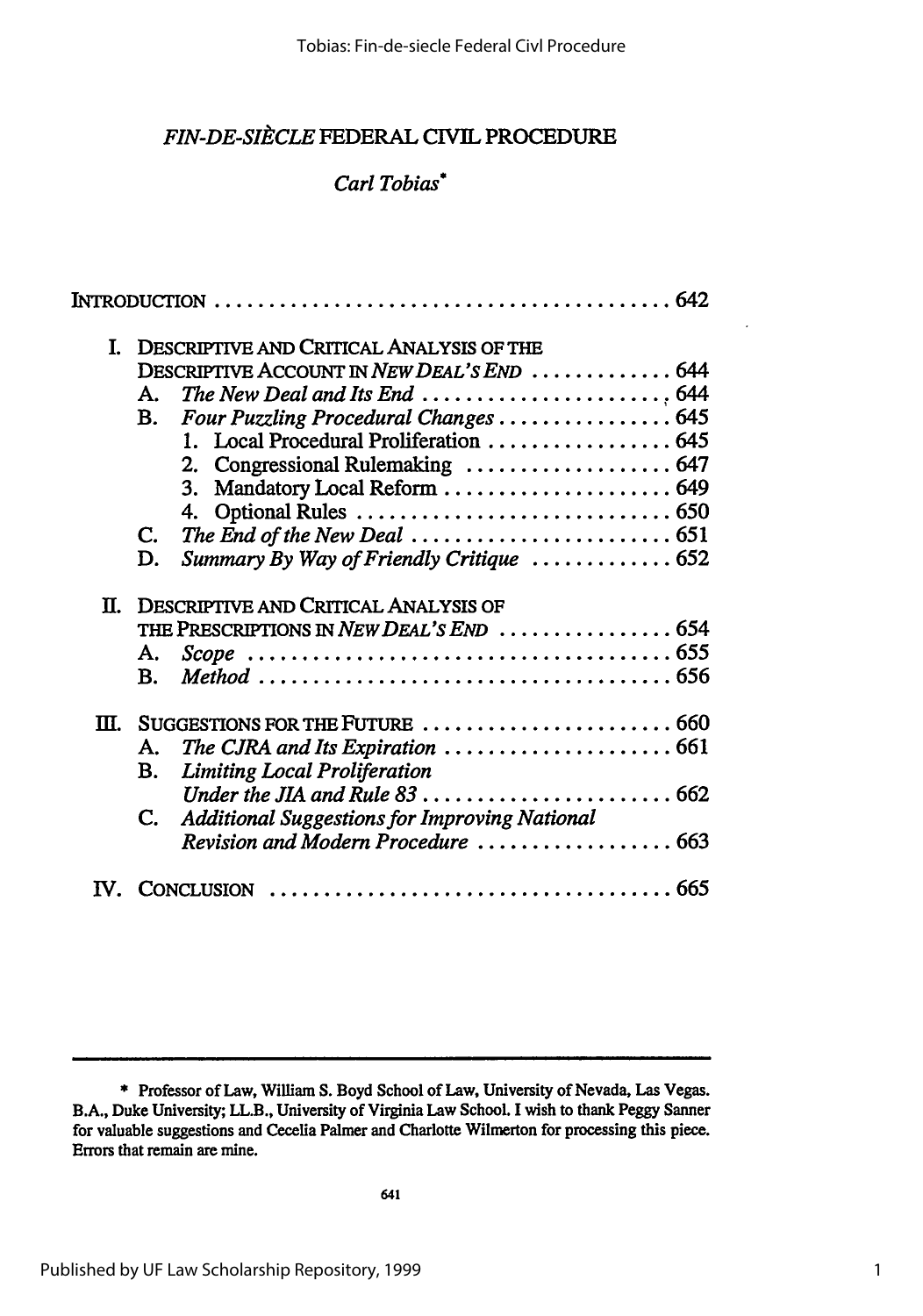#### **642** *FLORIDA LA W REVIEW* **[Vol. 51**

### **INTRODUCTION**

Professor Laurens Walker's *The End of the New Deal and the Federal Rules of Civil Procedure1 (New Deal's End)* is a thought-provoking evaluation of the relationship between the New Deal's conclusion and modem civil process. Professor Walker canvasses a series of recent, puzzling changes which "present the most serious challenge to the procedural status quo since the adoption of the original Federal Rules in **1938."' 2** The author finds that the New Deal's demise and the rejection of that regime's reliance on experts, policies of centralized federal decisionmaking, and establishment of the national government as an instrument for social reform<sup>3</sup> best explain these modifications. Professor Walker admonishes proceduralists to accept inevitable political change and to consider it when planning reform.<sup>4</sup> Asserting that "[m]ajor change in political structure and practice requires bold action,"5 the writer calls for the creation of a national study group to undertake a searching review of civil process and to craft innovative remedies for present difficulties.<sup>6</sup> Professor Walker provocatively suggests as a fruitful source of solutions recent welfare reform, from which he derives purportedly promising concepts: waivers of federal strictures, enhanced local control, mandatory research, and incentives for better management.<sup>7</sup>

*New Deal's End* is the latest of Professor Walker's concerted efforts to improve procedural revision at the national level and in the ninety-four federal district courts. He has scrutinized the processes for amending federal and local civil procedures and devised constructive recommendations. The author has attacked the processes' pressure points while urging relevant decisionmakers, particularly Congress and federal judges, to employ the tools of controlled experimentation, administrative law, and economic analysis in altering procedure. Professor Walker's decade of careful work on these processes spans the very period when procedure has become increasingly balkanized. Indeed, that growing fragmentation apparently prompted the writer's abandonment of "less drastic ways to improve the current system" which he had previously championed.8 The above propositions mean that *New Deal's End* deserves a response. This Essay undertakes that effort.

- *5. Id.* at **1286.**
- **6.** *See id.* at **1286-91.**
- **7.** *See id.*
- **8.** *Id.* at **1287** (citations omitted).

**<sup>1.</sup>** Laurens Walker, *The End of the New Deal and the Federal Rules of Civil Procedure,* **82 IOWA** L. REV. **1269 (1997).**

<sup>2.</sup> *Id.* at **1271;** *see id.* at **1280-86.**

**<sup>3.</sup>** *See id.* at **1270-71, 1273-86.**

<sup>4.</sup> *See id.* **at 1286-91.**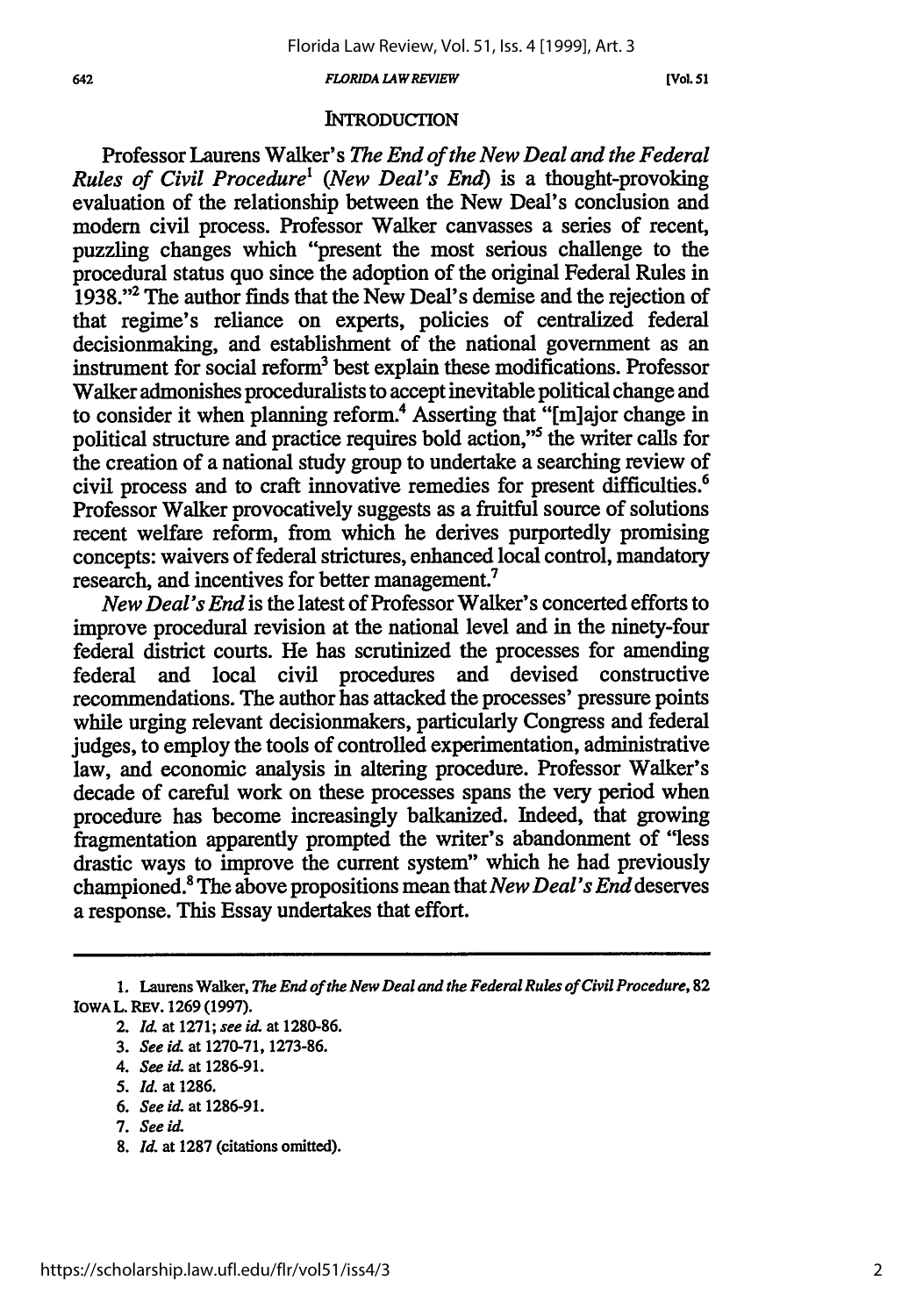19991

My reply first descriptively and critically assesses Professor Walker's account of civil process. I find accurate niuch of his discussion of New Deal political principles and their effects on the initial Federal Rules as well as how those tenets were rejected or modified. Moreover, procedure has recently experienced many enigmatic changes, four of which he examines, and they may be the greatest threat to process since the 1930s. Nevertheless, Professor Walker seemingly misconceives certain aspects of the four alterations, such as their significance and the relevance of the New Deal's conclusion to the modifications, and he minimally addresses other applicable developments. In short, Professor Walker's reliance on the end of the New Deal as an explanation for the changes enables him to recount a rather neat story; however, what actually transpired appears more complex, subtle and untidy. I, therefore, offer complementary explanations for the four alterations and different views of their import while elaborating his account.

This response then affords a descriptive and critical evaluation of Professor Walker's prescriptions. I consider their scope inadvisable. The calls for daring action and for a national commission seem premature partly because procedure appears less chaotic and more responsive to treatment, especially with conventional measures, than it did three years ago when he was writing *New Deal's End.* I also find troubling the method proffered. Waivers, increased district control, and performance incentives could be ineffective. For example, the decentralization and localization suggested by Professor Walker would further undermine, and might even eviscerate, the federal rule revision process and the national, uniform, and simple system of procedure, which has facilitated expeditious, economical and fair dispute resolution since 1938.

Despite the above concerns, Professor Walker's goal of improving process and a few ways to attain this objective, such as compulsory research, are valuable. Nonetheless, I favor an approach for achieving that end through means which are similar, but comparatively moderate and potentially more efficacious. Future reform should essentially capitalize on the finest dimensions and recalibrate the less effective features of both the method recommended in *New Deal's End* and the traditional amendment processes. Illustrative are exhaustion of these conventional mechanisms, somewhat enhanced reliance on local entities, and continued emphasis on existing national institutions that have responsibility for procedure. This approach would increase district experimentation with promising measures, while it could revitalize and maintain the federal revision process and the national, consistent, and simple procedural scheme which has served Congress, the courts, and the nation well for sixty years.

Implementation of these suggestions would eliminate or at least ameliorate many complications in modem process which apparently led Professor Walker to write *New Deal's End.* If my proposals prove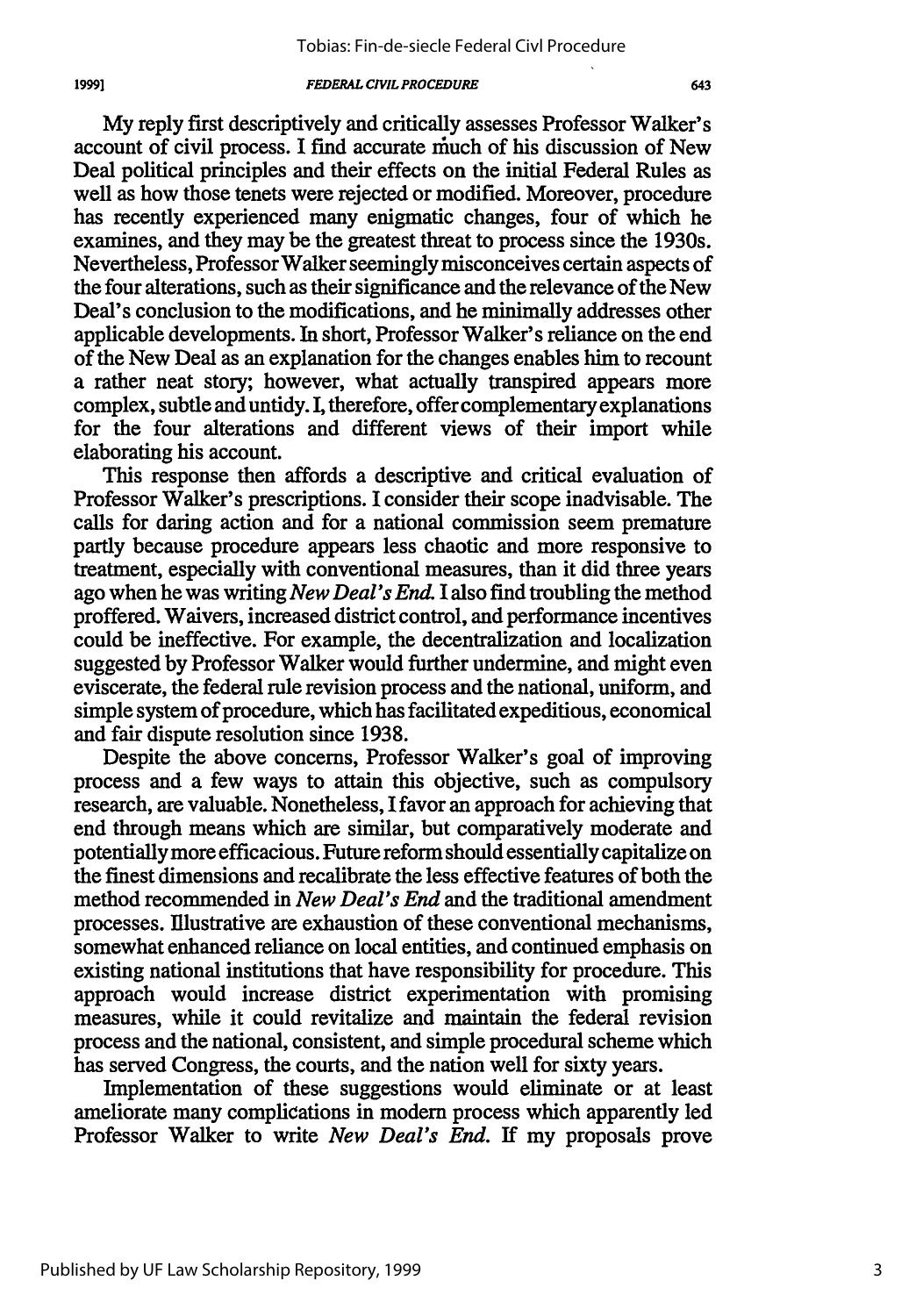*FLORIDA £4 WREVIEW*

inefficacious, there will be time enough at the outset of the twenty-first century to institute relatively extreme measures, namely the bold action that Professor Walker advocates. In sum, as procedure approaches the millennium, less millennial approaches may be warranted.<sup>9</sup>

### I. DESCRIPTIVE AND CRITICAL ANALYSIS OF THE DESCRIPrVE AccouNT *IN NEw DEAL'S END*

**In** this Part, I descriptively and critically analyze each constituent in Professor Walker's explanation of current process. Consensus accompanies much in his account, although disagreement, uncertainty, and even controversy attend some of its aspects, partly because there are insufficient empirical data on which to premise conclusive determinations. I, thus, adumbrate this description by exploring additional explanations for the four alterations emphasized and different views of their importance and by assessing other significant phenomena.

### A. *The New Deal and Its End*

Professor Walker first examines essential New Deal political principles-use of experts, centralized decisionmaking policies, and the federal government's establishment as an agent of social reform-and explains how they eventually fell out of favor or came to be changed.<sup>10</sup> The author concomitantly evaluates these precepts' impacts on the 1938 Federal Rules. For instance, he shows how Congress delegated authority for adopting the Rules to the Supreme Court, which created an Advisory Committee (Advisory or Civil Rules Committee) comprised of distinguished law professors and practitioners and charged the expert entity with developing proposed measures.<sup>11</sup> The Rules Enabling Act of 1934 correspondingly centralized at the national level all procedure governing civil litigation in the federal district courts.<sup>12</sup> The Federal Rules which the Advisory Committee drafted also enabled the courts to serve as vehicles for social change.<sup>13</sup>

13. *See* Walker, *supra* note 1, at 1279; *see also* Geoffrey C. Hazard, *The FederalRules Fifty*

**<sup>9.</sup>** This is partly an apologia and an effort to advance dialogue. Professor Walker graciously cites my work for certain ideas, which may have been unclear, tentative or eclipsed by later developments. *See infra* notes 16,38 & **83** (showing my involvement in changes).

<sup>10.</sup> *See* Walker, *supra* note 1, at 1272-80.

<sup>11.</sup> See id. at 1273; see also Appointment of Committee to Draft Unified System of Equity and Law Rules, **295 U.S.** 774 (1934). *See generally* Stephen N. Subrin, *How Equity Conquered Common Law: The Federal Rules of Civil Procedure in Historical Perspective,* 135 U. PA. L. REV. 909, 971-72 (1987).

<sup>12.</sup> *See* Pub. L. No. 73-415,48 Stat. 1064 (codified as amended at 28 **U.S.C.** § **2072** (1994)); *see also* Walker, *supra* note 1, at 1276-77. *See generally* Stephen B. Burbank, *The Rules Enabling Act of 1934,* 130 U. PA. L. REV. 1015 (1982).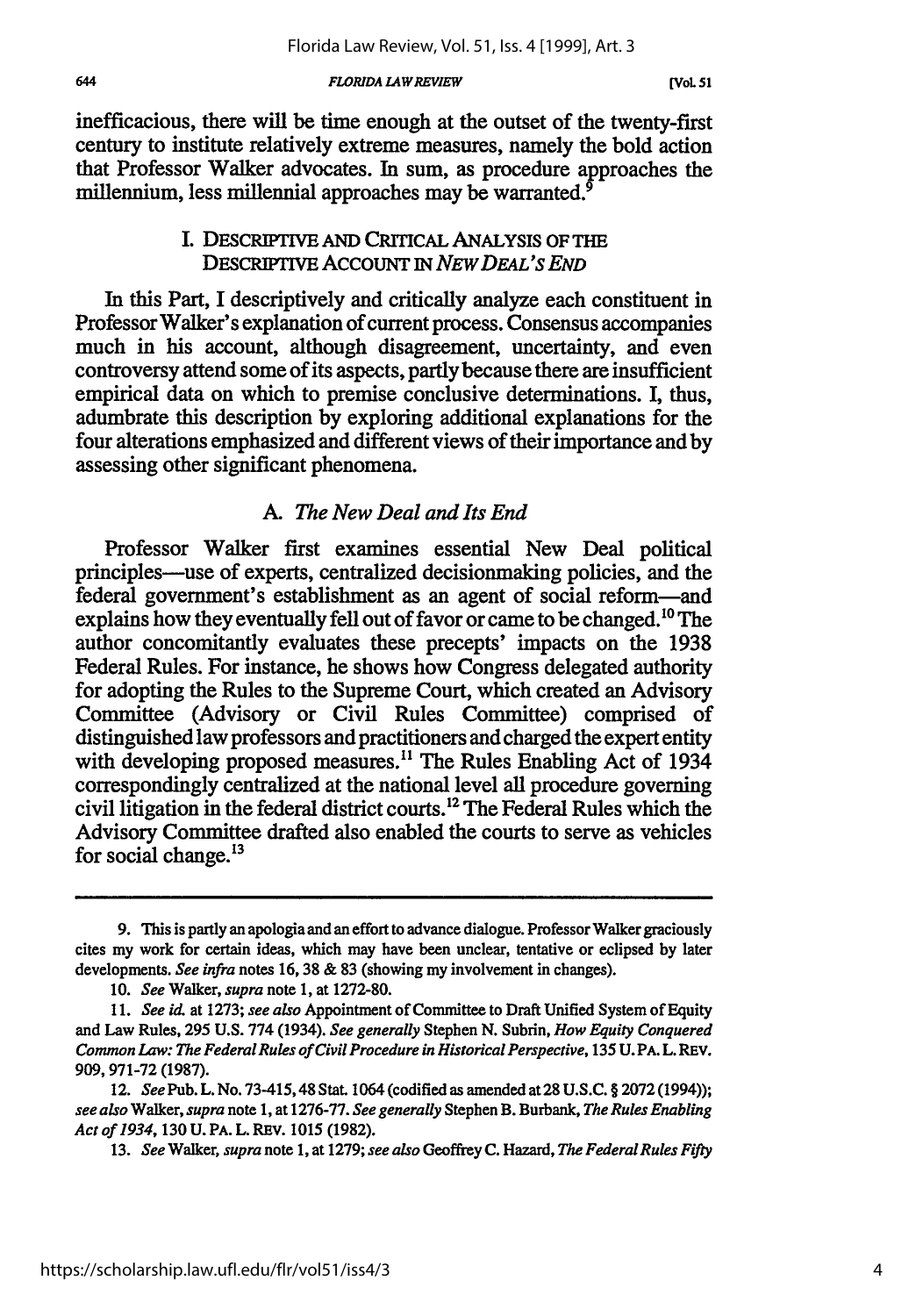There is some consensus regarding this account. For example, numerous writers believe that the New Deal influenced the original Rules, that Congress centralized civil process, and that the expert Advisory Committee suggested a regime which permitted the courts to be social reform agents. 4 However, certain features of the description are disputed. For instance, the system that Congress prescribed, the Committee proposed, and the Court adopted did not necessarily dictate the centralization of all procedural decisions, while initial Rule 83 expressly authorized districts to apply local measures which fostered decentralization. The three core New Deal principles may be less disfavored than the author claims, but even if they are, the concepts apparently retain greater applicability to process and federal courts than to welfare and states.

### *B. Four Puzzling Procedural Changes*

Professor Walker then analyzes what he characterizes as four "puzzling reversals of prior practice" in federal civil procedure which have occurred over the last two decades.<sup>15</sup> The writer concomitantly observes that the conclusion of the New Deal affords a general explanation for this series of important modifications and that the proposition can be employed to guide constructive future reform.

### 1. Local Procedural Proliferation

Professor Walker asserts that the first enigmatic change commenced during the late 1970s when federal districts prescribed increasing numbers of local strictures.16 He reports that the Judicial Conference of the United States responded to proliferation by commissioning a study which found that the courts had applied more than 5,000 local procedures, many of which contravened the Federal Rules or legislation.<sup>17</sup> Professor Walker contends that the 1988 Judicial Improvements and Access to Justice Act

19991

*Years Later: Discovery Vices and Trans-Substantive Virtues in the Federal Rules of Civil Procedure,* **137 U.** PA. L. REV. **2237,** 2241-44 **(1989).**

<sup>14.</sup> *See, e.g.,* Judith Resnik, *Failing Faith: Adjudicatory Procedure in Decline,* **53 U.** CHm. L. REV. 494,502-05 **(1986);** Subrin, *supra* note **11,** at 944-48; Carl Tobias, *Public Law Litigation and the Federal Rules of Civil Procedure,* 74 CORNEIL L. REV. **270, 273-77 (1989).**

**<sup>15.</sup>** Walker, *supra* note **1,** at **1280.**

**<sup>16.</sup>** *See id.* at **1280-81;** *see also* Carl Tobias, *Civil Justice Reform and the Balkanization of Federal Civil Procedure,* 24 *ARIZ.* **ST. L.J.** 1393, 1394-1400 **(1992). I** served on a Ninth Circuit committee which analyzed proliferation. *See infra* note **132;** Tobias, *supra.*

**<sup>17.</sup>** *See* Comm. on Rules of Practice and Procedure, Judicial Conf. of the **U.S.** Report of the Local Rules Project, Local Rules on Civil Practice **(1989);** *see also* Walker, *supra* note **1,** at **1280- 81.** The Conference is the federal courts' policymaking arm. *See* **28 U.S.C.** § **331** (1994).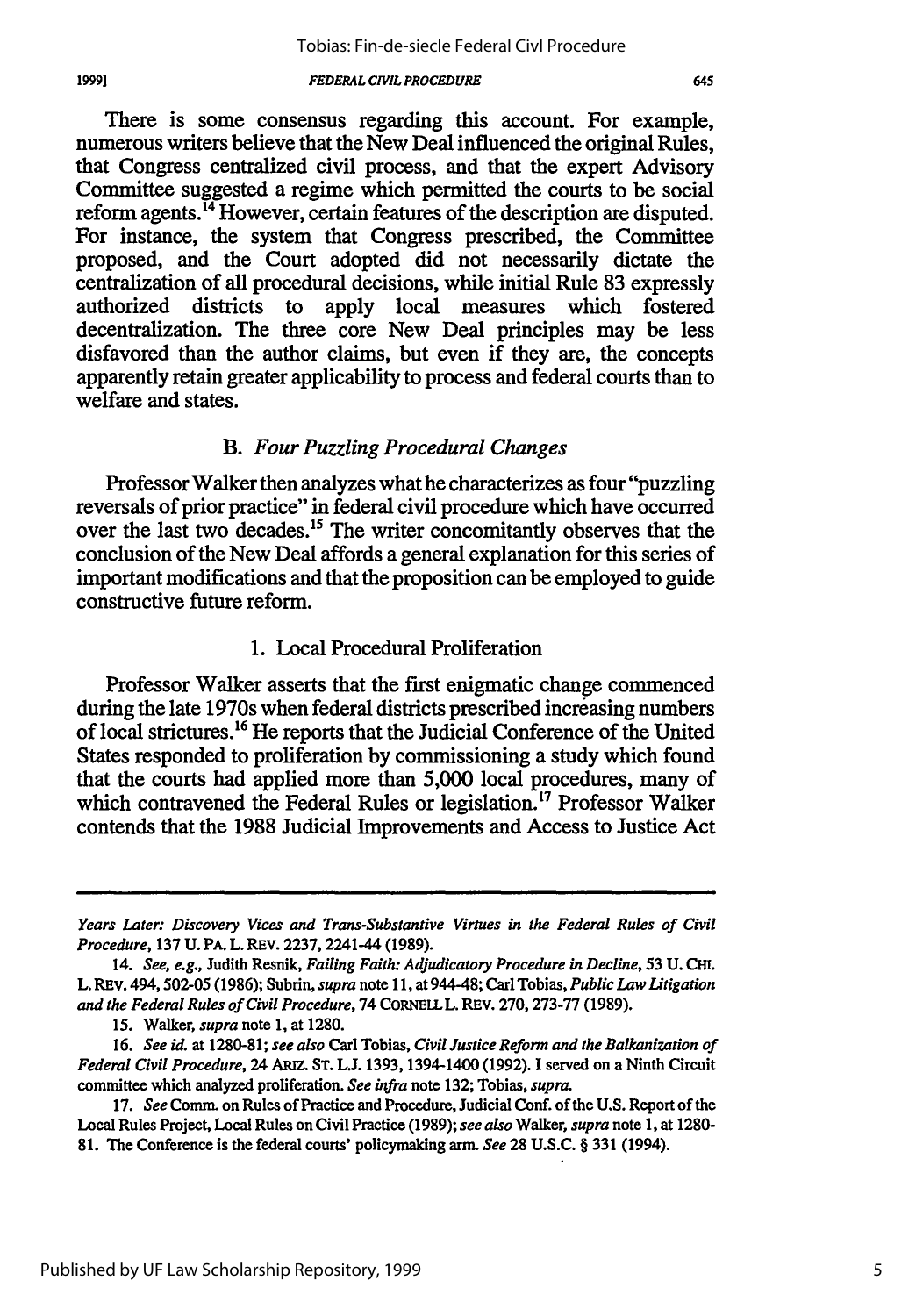#### *FLORIDA LA WREVIEW*

 $(JIA)^{18}$  "significantly altered the process of making local rules [by] requiring district courts to appoint advisory committees to assist judges in writing local rules."<sup>19</sup> He cites my work for the idea that "Congress" essentially substituted for the Civil Rules Committee ninety-four relatively amateur entities" and describes this conclusion as "striking because it suggests the original Rules project has been undermined."<sup>20</sup> New Deal's *End* claims that proliferation evinces.growing doubts regarding the efficacy of centralization and that the JIA's citizen participation requirements evidence legislative rejection of expertise.<sup>2</sup>

There is considerable agreement about this account's general contours, namely that local measures have increased, but dispute attends several particulars. For example, the local requirements actually appeared soon after the initial Rules' adoption and gradually expanded until the 1970s when districts prescribed mounting numbers of procedures under the rubric of judicial case management to treat escalating caseloads.<sup>22</sup> Proliferation might indicate some concern regarding centralization's effectiveness, and a few districts may have been addressing the national revisors' perceived unresponsiveness to their need for tools which would efficaciously resolve growing dockets.23 Nevertheless, many courts adopted strictures to experiment with promising mechanisms, to treat unusual, problematic local conditions, and for numerous, other reasons as idiosyncratic as the peculiar interests or predilections of judges, lawyers, or litigants in specific districts. The JIA's public involvement requirements could correspondingly reflect disavowal of expertise, but they may show congressional appreciation that citizen input can improve proposals for procedural change by providing new information and different perspectives.

Professor Walker's assertions that local rules committees would significantly modify local revision, replace the Advisory Committee, and erode the Rules project have not yet materialized. Many local committees

**<sup>18.</sup>** Pub. L. No. 100-702, 102 Stat. 4642 (1988) (codified as amended in scattered sections of **28 U.S.C.).**

**<sup>19.</sup>** Walker, *supra* note **1,** at **1281;** *see* Carl Tobias, Local Federal Civil Procedure for the Twenty-First Century **(1998)** (unpublished manuscript on file with author); *see also* **28 U.S.C.** § **2077 (1988).**

<sup>20.</sup> Tobias, *supra* note **16,** at 1400; *see* Walker, *supra* note **1,** at **1281.** "Yet, this significant development **lacks...** an explanation that can guide reform." Walker, *supra,* at **1281.**

<sup>21.</sup> *See* Walker, *supra* note **1,** at **1285;** *see also* Linda **S.** Mullenix, *Hope Over Experience: Mandatory Informal Discovery and the Politics of Rulemaking,* **69 N.C. L.** REV. **795, 830 (1991).**

<sup>22.</sup> *See, e.g.,* Richard L. Marcus, Public Law Litigation *and Legal Scholarship,* 21 **U.** MICH. **J. L. REFORM 647, 675-78 (1988); Stephen N. Subrin, Federal Rules, Local Rules, and State Rules:** *Uniformity, Divergence, and Emerging Procedural Patterns,* **137 U.** PA. L. REV. **1999, 2016-18 (1989);** *see also* Judith Resnik, *Managerial Judges,* **96** HARV. **L.** REV. 374 **(1982).**

**<sup>23.</sup> I** rely, in this and the next sentence, on Subrin, *supra* note 22, at **2018-26;** Carl Tobias, *Some Realism About Federal Procedural Reform,* 49 **FLA. L.** REV. **49,58-62 (1997).**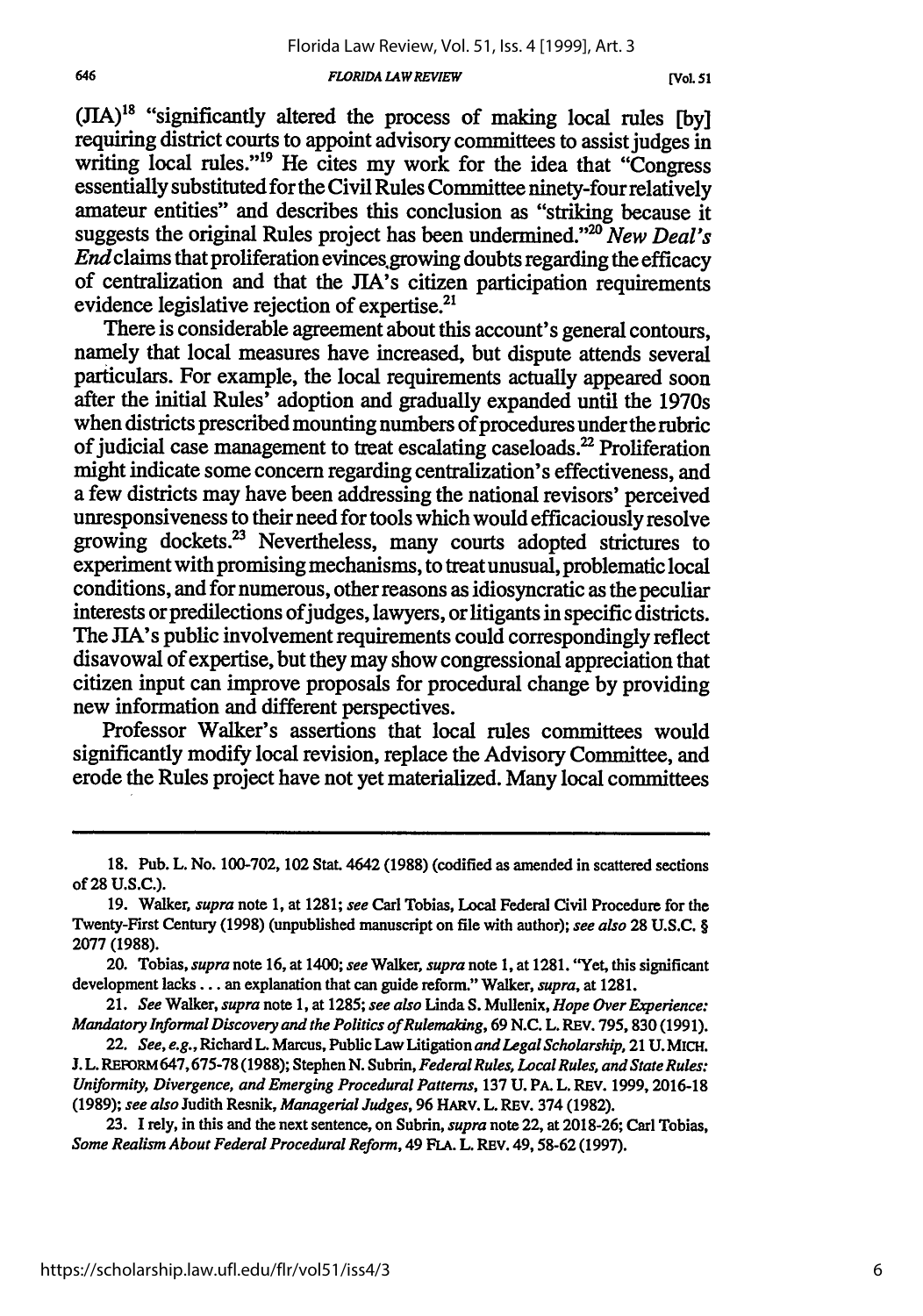have been quiescent or even moribund, often deferring to advisory groups appointed under the Civil Justice Reform Act **(CJRA)** of **1990,** while the JIA which he argues fostered proliferation also expressly mandated its reduction.<sup>24</sup> The Advisory Committee has continued to study the Rules and suggest changes, as indicated. Illustrative are the **1993** amendments, the most ambitious set of revisions ever adopted, which included a major amendment of Rule **1 l's 1983** revision and a local option provision that permitted districts to vary applicable federal requirements; the **1996** proposal to amend Rule **23;** and the revisors' recent decisions to commission empirical analyses of discovery and to eliminate opt-outs and to amend the discovery rules after receiving the results.<sup>25</sup>

### 2. Congressional Rulemaking

Professor Walker finds that the second alteration began in the 1980s when Congress abandoned its forty-year practice of deferring to other revision entities and directly amended the Rules.<sup>26</sup> The writer reports that lawmakers revised Rule **37** to authorize fee and expense awards when the United States violates discovery provisions; Rule 4 to release federal marshals from routine service of process duties; and Rule **35** to permit mental examinations **by** psychologists who are not doctors **.27** However, he considers most significant the **1995** passage of the Private Securities Litigation Reform Act (PSLRA) which purportedly amends Rule **23** in five ways, dramatically limiting the class action's scope and implementing for "securities litigation a novel and complex structure quite different from Rule **23."** Professor Walker claims that "intervention on this scale suggests a major change in legislative perception of the Rules project," while it reflects rejection of the national revisors' expertise and new-found confidence in Congress's ability to "fashion complex civil rules dealing with important substantive topics."<sup>29</sup>

<sup>24.</sup> *See, e.g.,* Carl Tobias, *Improving the 1988 and 1990 Judicial Improvements Acts, 46* **STAN.** L. REV. **1589, 1600-01, 1628-29** (1994); *see also infra* text accompanying notes 45, **126, 130-33** (suggesting apparent expiration of **CJRA** and most groups and citing **JIA** mandates).

**<sup>25.</sup>** *See* Amendments to FederalRulesofCivil Procedure, 146 F.R.D. **401(1993);** *infra* notes **36-37,** 48-50, **53, 60-62** and accompanying text.

**<sup>26.</sup>** *See* Walker, *supra* note **1,** at **1281-83;** *see also* Tobias, *supra* note 24, at **1598.**

**<sup>27.</sup>** *See* Walker, *supra* note **1,** at **1282.**

**<sup>28.</sup>** *Id.* at **1283;** *see* Pub. L. No. **104-67, 109** Stat. **737** (codified at **15 U.S.C.** §§ 77z-1-77z-2, **78j-1,** 78u-5i (Supp. **11995));** *see also* Joel Seligman, *The Private Securities Reform Act of 1995,* **38** ARIZ. L. REv. **717 (1996).** The PSLRA may actually be more significant because it amends nine Federal Rules.

**<sup>29.</sup>** Walker, *supra* note **1,** at **1283,1285;** *seealso Hearing Before HouseJudiciary Subcomm. on Courts & Intellectual Property Federal Judiciary Oversight: Protecting Small Business,* 105th Cong. **(1998)** (statement of Judge William T. Hodges) (criticizing **25** bills in this Congress that would directly amend Rules).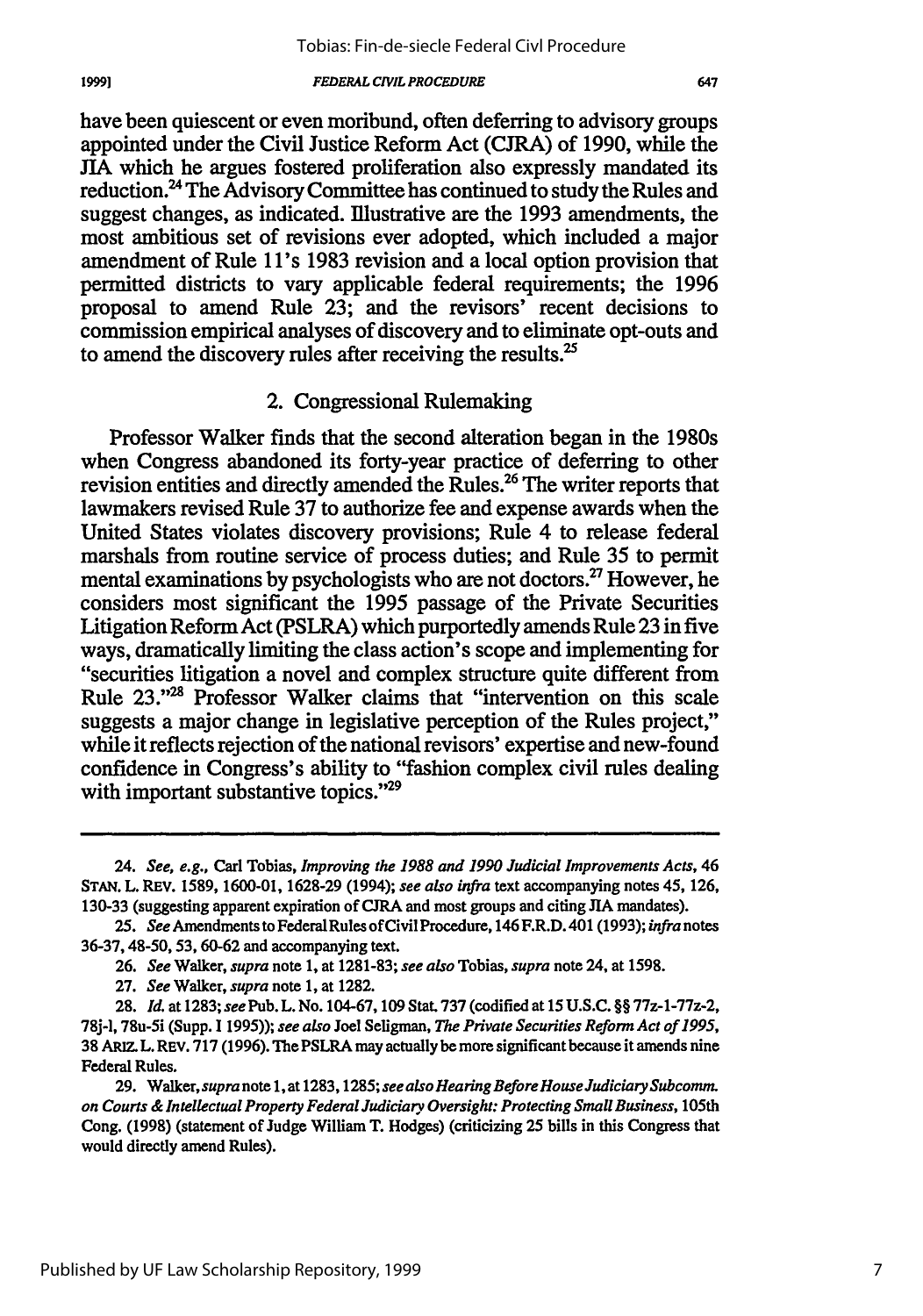#### *FLORIDA LAWREVIEW*

Consensus, especially as to increased legislative amendment, accompanies this broad outline, but differences exist, particularly regarding intervention's significance. For example, there were only three direct revisions during the 1980s, two of which tinkered with Rules 37 and **35.'** Rule 4's 1983 amendment was apparently so flawed that the Supreme Court revamped it in 1993, an alteration to which Congress acquiesced.<sup>31</sup> The author may also overstate the PSLRA's importance, although he correctly observes that the law is the most significant example of direct revision. For instance, since the 1960s, provisions in much social legislation, such as civil rights and environmental statutes, have modified procedure to facilitate litigation by the Acts' intended beneficiaries.<sup>32</sup> Professor Walker correspondingly contends that intervention of the magnitude witnessed by the PSLRA indicates a profound change in Congress's view of the Rules project, suggesting disavowal of the revisors' expertise and greater self-assurance that it can craft sophisticated strictures for complex areas.33 However, his assertions might accord lawmakers too much credit. Most did not consider, or only dimly perceived, these ideas in voting, while adoption appears attributable more to the securities, accounting, and other affected interests that drafted critical portions of the PSLRA and orchestrated a gargantuan lobbying effort which narrowly secured passage,<sup>34</sup> or to the fulfillment of promises in the Contract With America (Contract) when the Republican Party captured control of Congress.<sup>35</sup>

It is important to remember that lawmakers did not approve other central legal reforms in the Contract or significant rule revision proposals in the 1990s, even as they enacted the PSLRA. For instance, Congress refused to pass the Attorney Accountability Act, which would have fundamentally amended Rule 11 soon after its major 1993 revision.<sup>36</sup> Congress also rejected a concerted campaign to amend Rule **1** l's 1993 revision which reversed the provision's 1983 amendment, the most

**<sup>30.</sup>** *See supra* note **27** and accompanying text.

*<sup>31.</sup> See* **FED.** R. **Civ.** P. 4(1993 amendment); *see also* Paul **D.** Carrington, *Continuing Work on the Civil Rules: The Summons,* **63 NOTRE DAME L. REV. 733 (1988). This undercuts** the **claim** of new-found confidence, but it did occur a dozen years before the PSLRA's passage.

**<sup>32.</sup>** Provisions govern standing, intervention and fee shifting. *See, e.g.,* **33** U.S.C. § 1365 (1994); 42 **U.S.C.** § 2000e-5(k) (1994); 42 U.S.C. §§ 7604,9613 (1994); *see also* John Leubsdorf, *Class Actions at the Cloverleaf,* **39 ARmZ.** L. REV. 453, 453-55 (1997).

**<sup>33.</sup>** *See* Walker, *supra* note **1,** at **1283,** 1285.

<sup>34.</sup> *See, e.g.,* **James D.** *Cox, Making Securities Fraud Class Actions Virtuous,* **39 ARZ.** L. **REv. 497,515 (1997);** Carl Tobias, *Reforming Common Sense Legal Reforms,* 30 **CONN.** L. REV. **537,550-53 (1998);** *see also* Seligman, *supra* note **28.**

*<sup>35.</sup> See* Carl Tobias, *Common Sense and OtherLegalReforms,* 48 **VAND.** L. REV. 699 (1995).

**<sup>36.</sup>** *See* H.R. 988, 104th Cong. **(1995);** *see also* Tobias, *supra* note **35,** at 721-24, 729-31; Carl Tobias, *The 1993 Revision of Federal Rule 11,* **70 IND.** L. J. 171 (1994).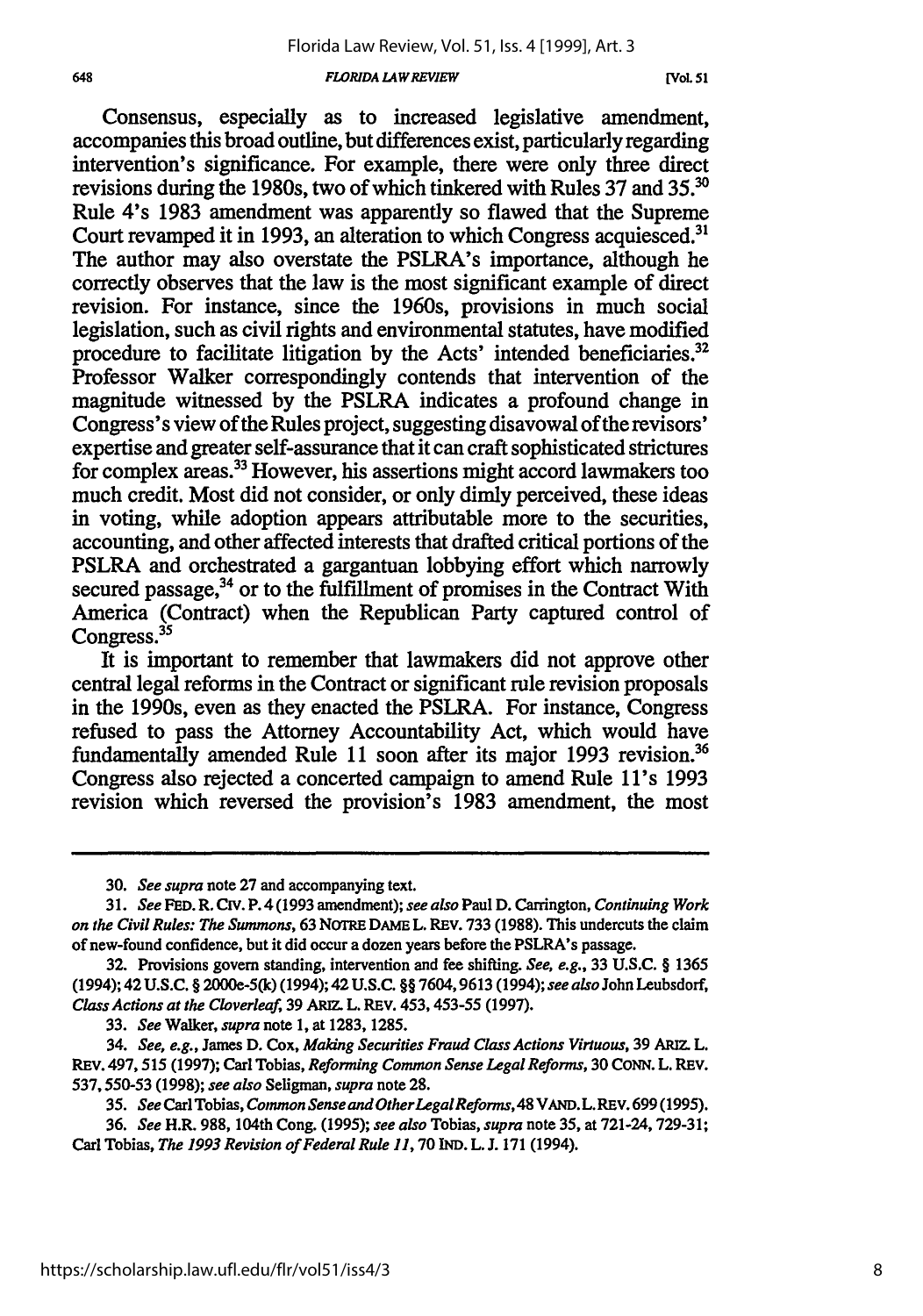controversial alteration in the Federal Rules' history.<sup>37</sup>

### **3.** Mandatory Local Reform

Professor Walker considers the third puzzling reversal to be the **1990 CJRA** "which invited wholesale local modifications of the Rules"38 **by** requiring all ninety-four districts to establish advisory groups comprised of counsel and parties who would draft a plan with cost and delay reduction procedures.39 The author credits Professor Linda Mullenix for identifying the Act's "truly remarkable structural" ramifications:<sup>40</sup> "Congress has taken procedural rulemaking power away from judges and their expert advisors and delegated it to local lawyers."<sup>41</sup> He claims that plan strictures differ across districts and with the Federal Rules, thus continuing the decentralization movement commenced **by** local proliferation; intimates that the advisory groups displace the Civil Rules Committee; and argues that Congress dramatically altered basic court rulemaking **by** assigning responsibility to local entities instead of legislating rules.42

There is consensus about the general description of compulsory local reform, but the specifics are rather controversial. Perhaps most important, Professor Walker seems to overstate the CJRA's purposes and effects. First, Congress prescribed instrumentalities consisting of local attorneys and litigants to capitalize on expertise and ingenuity in the districts as well as a core set of identical principles, guidelines, and techniques.43 Second, most advisory groups did little after submitting their recommendations, some of which judges rejected, while few courts adopted dissimilar measures or ones that conflicted with the Federal Rules, aggressively applied strictures in plans once promulgated, or fully complied with other

**39.** *See* Walker, *supra* note **1,** at **1283;** *see also* **28 U.S.C.§§** 471-473, 478; Tobias, *supra* note 24, at 1602-04.

40. Walker, *supra* note **1,** at 1283-84; 4 Lauren **K.** Robel, *Fractured Procedure: The Civil Justice Reform Act of 1990,46* **STAN. L.** REV. 1447 (1994).

41. Linda **S.** Mullenix, *The Counter-Reformation in Procedural Justice,* **77 MINN.** L. REV. **375, 379 (1992);** *see also* Walker, *supra* note **1,** at 1284.

42. *See* Walker, *supra* note **1,** at 1284; *see also supra* notes **19-21** and accompanying text.

**<sup>37.</sup>** *See* H.R. **2979, 103d** Cong. **(1993);** *see also* **S.** 400, 105th Cong. **(1997);** William **J.** Hughes, *Reflections from the House: Congressional Reaction to the 1993 Amendments to the Federal Rules of Civil Procedure,* 18 SETON HALL LEGIS. J. 1, 1-2 (1993).

**<sup>38.</sup>** Walker, *supra* note **1,** at **1283;** *see also* Civil Justice Reform Act of **1990,** Pub. L. No. 101-650, 104 Stat. **5089 (1990)** (codified at **28 U.S.C. §§** 471-482 (1994)); Tobias, *supra* note **16,** at 1394. **I** serve on the District of Montana CIRA advisory group and have written on the **CJRA.** *See, e.g.,* Tobias, *supra* note 24, at **1628-29.**

<sup>43.</sup> *See* **28 U.S.C. §§ 473,478;** *see also* Joseph R. Biden, Jr., *Congress and the Courts: Our Mutual Obligation,* 46 **STAN. L.** REV. **1285** (1994); Tobias, *supra* note **16, at** 1418-20. Senator Biden was chair of the Judiciary Committee and the CJRA's chief sponsor.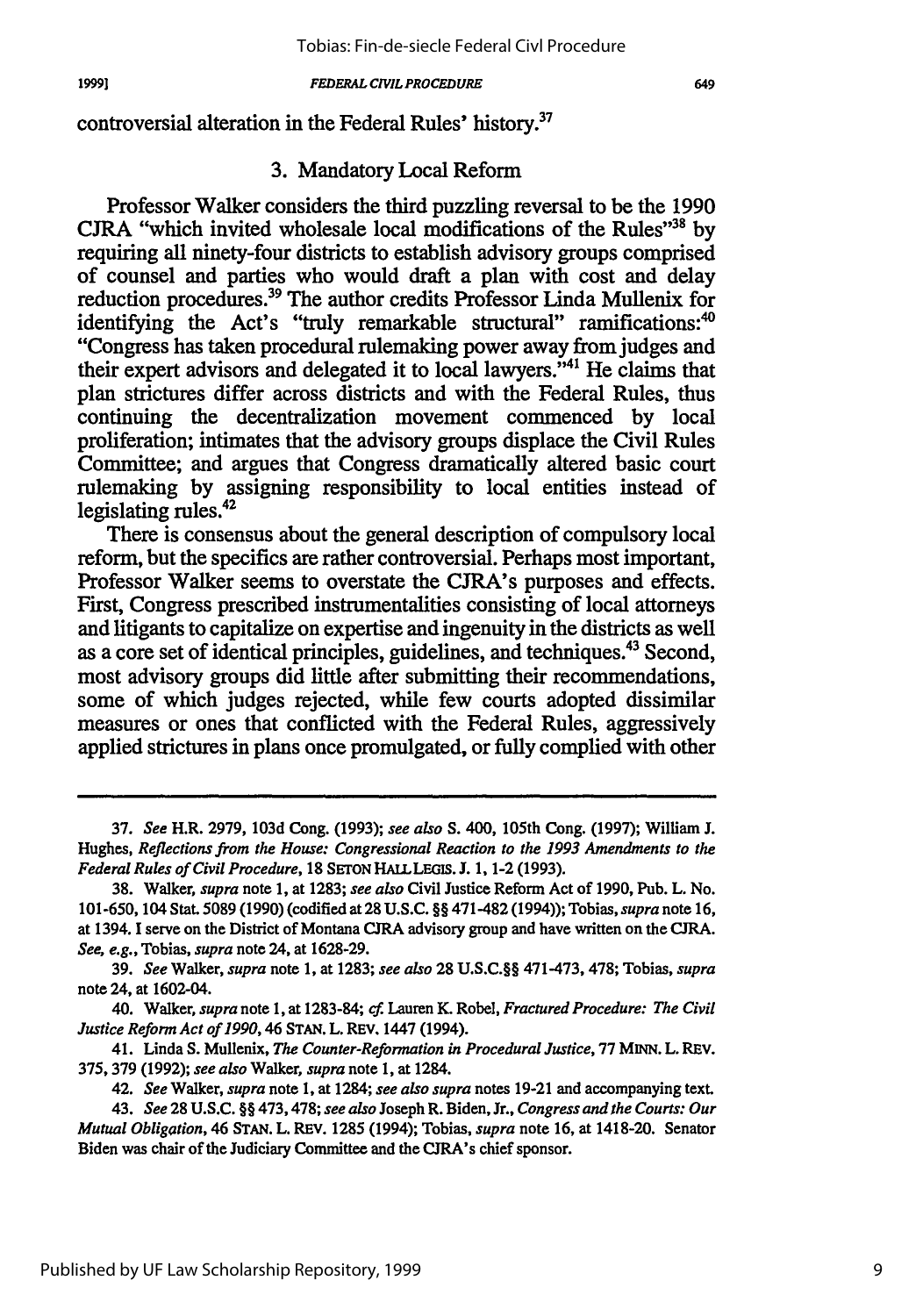#### *FLORIDA LAW REVIEW*

**CJRA** commands, such as mandates for preparing annual assessments." Third, Congress apparently intended that statutorily-prescribed groups and mechanisms would expire with experimentation's conclusion, and enforcement today is extremely limited.<sup>45</sup> These local entities and measures, therefore, have minimally threatened the national revision institutions which have continued to study the Rules and suggest amendments, when warranted,<sup>46</sup> and the uniform, simple procedural regime.

In short, the CJRA as written was a modest reform, and many districts rather narrowly implemented it. The legislation, thus, constitutes no real change and will clearly have a less profound impact on the national revisors, the amendment process, and the Federal Rules than Professor Walker predicts, particularly if the **CJRA** has expired and if the provisions in the 1988 JIA and Rule 83 which proscribe local proliferation receive application.47

### 4. Optional Rules

The fourth alteration that Professor Walker identifies is the 1993 amendments which authorize districts to "opt-out" of requirements in the Federal Rules.<sup>48</sup> Half of the courts seemed to eschew the national strictures governing mandatory pre-discovery disclosure.49 The author relies on Professor Lauren Robel's work for the ideas that optional provisions suggest the Advisory Committee's "lack of commitment" to a controversial revision and "represent starkly the lack of consensus about even the most fundamental aims of our procedural system."50 He declares that opt-outs continue the decentralization trend seen in proliferation and that "[t]his notable rejection of centralization and expertise requires a rationale."51

There is considerable agreement that the optional provisions posed difficulty. However, it is unclear exactly how problematic they were. The opt-outs may reflect justifiable concern regarding the efficacy of the highly controversial disclosure technique or commendable deference to

**51.** Walker, *supra* note 1, at **1285.**

*<sup>44.</sup> See, e.g.,* Carl Tobias, *Civil Justice Reform Sunset,* 1998 U. *IL. L.* REV. *547;* Edward D. Cavanagh, *Congress' Failed Attempt to Spur Efficiency: The Legacy of the Civil Justice Reform Act,* **LEGALTIMS,** Nov. **25,** 1996, at **28;** *see also* 28 U.S.C. at §§ 472,475.

<sup>45.</sup> *See* Biden, *supra* note 43; Tobias, *supra* note 44; *infra* notes 130-33 and accompanying text; *see also supra* text accompanying note 34.

*<sup>46.</sup> See supra* note **25** and accompanying text.

<sup>47.</sup> *See infra* notes 69,126-33 and accompanying text. I have moderated my earlier views that the **CJRA** might have more lasting effect *See* Tobias, *supra* note **16;** Tobias, *supra* note 24.

<sup>48.</sup> *See Walker, supra note* **1,** *at* 1284; *see also* Lauren *K.* Robel, *Mandatory Disclosure and Local Abrogation: In Search ofa Theory for Optional Rules,* 14 REV. LrITG. 49, 50 (1994).

*<sup>49.</sup> See* Walker, *supra* note 1, at 1284. Many "substituted other disclosure rules." *Id.*

**<sup>50.</sup>** Robel, *supra* note 48, at *51; see also* Walker, *supra* note 1, at 1284-85.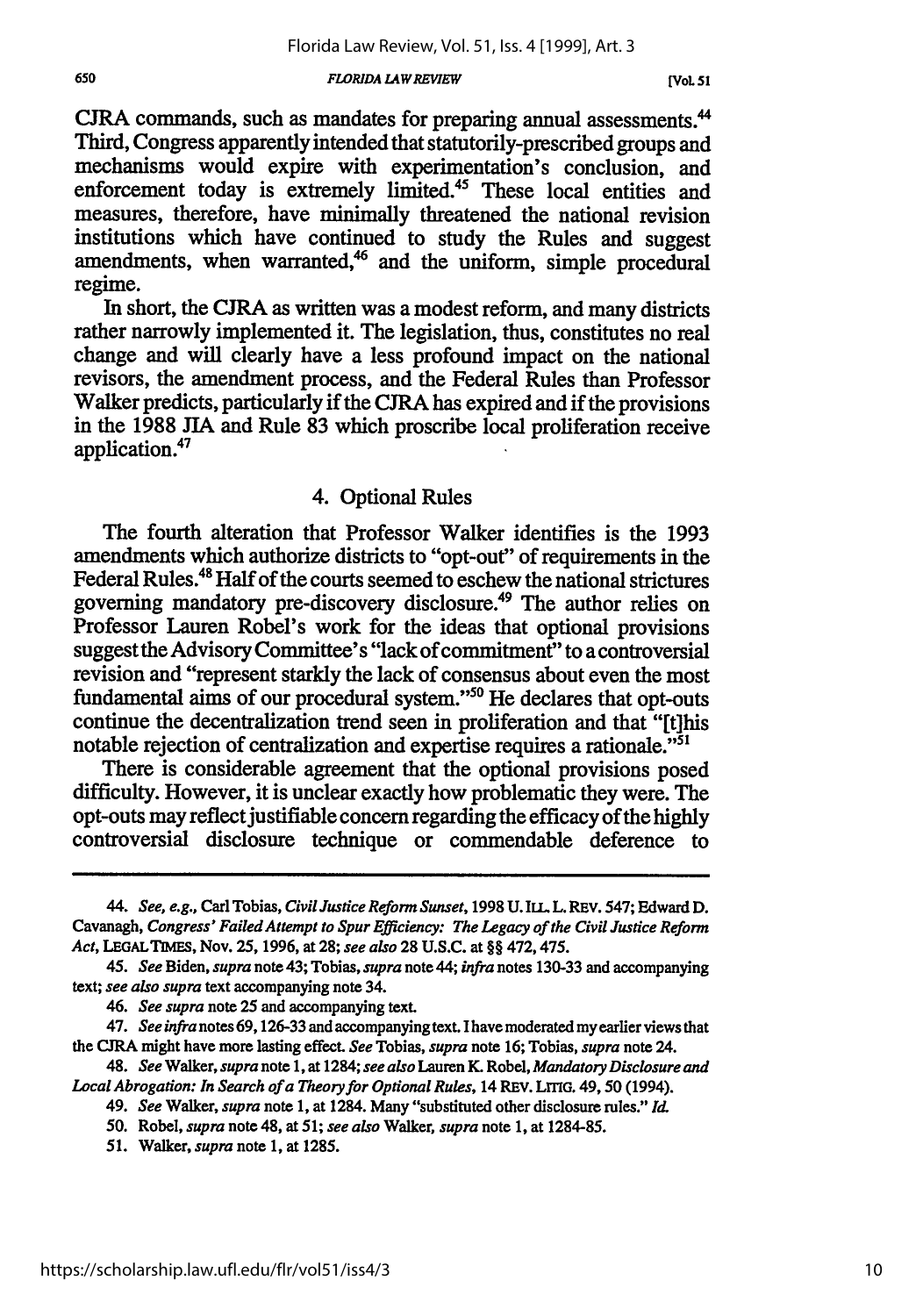Congress's passage of the **CJRA** and to ongoing experimentation with various disclosure mechanisms, which was an effective way to develop the best procedure, rather than doubts about centralization and expertise.<sup>52</sup> Moreover, the revisors recently rectified the complications that the optional provisions created **by** sponsoring empirical studies and proposing the optouts' elimination and the reinstitution of national discovery requirements, which arguably signify what Professor Walker might term renewed commitments to centralization and expertise.<sup>53</sup> The opt-outs' truncated existence and limited application to several aspects of discovery in some districts, mean that they were primarily symbolic.

### *C. The End of the New Deal*

Professor Walker concludes the third part of *New Deal's End* with numerous illustrations of how the rejection of the New Deal's central tenets--expertise, centralization and the federal government as an agent of social reform-explain the four modifications emphasized, while he proclaims that "[t]he end of the New Deal provides a general explanation for the recent puzzling changes in federal civil rule structure."<sup>54</sup>

The author suggests that disavowal of expertise explicates certain alterations. For instance, he finds rejection of the delegation to experts of responsibility for rule revision in direct amendment.<sup>55</sup> Professor Walker correspondingly contends that legislative refutation of expertise partially explains the major intervention in rule revision witnessed by the PSLRA's striking Rule 23 provisos.<sup>56</sup> Moreover, he considers expertise's disavowal a powerful explanation for the 1988 JIA's strictures promoting public participation in rule amendment and for Congress's trust in "representative group[s] of citizens assembled on a district-by-district basis."<sup>57</sup>

Professor Walker also asserts that doubts involving centralization afford insights into some modifications. The author finds that these concerns paralleled proliferation's growth, while the decentralization movement begun by proliferation received impetus from widely divergent

*<sup>52.</sup> See, e.g.,* Paul D. Carrington, *Learning from the Rule 26 Brouhaha: Our Courts Need Real Friends,* **156** F.R.D. 295, 304-06 (1994); John B. Oakley, *An Open Letter on Reforming the Process of Revising the Federal Rules,* 55 **MONT.** L. REV. 435, 437-38 (1994).

**<sup>53.</sup>** *See* Comm. on Rules of Practice and Procedure of the Jud. Conf. of the **U.S.,** Proposed Amendments to the Federal Rules of Civil Procedure, 179 F.R.D. 357 (1998); *see also infra* note 122 and accompanying text; Walker, *supra* note 1, at 1285-86.

<sup>54.</sup> Walker, *supra* note 1, at 1285. I addressed above some of these examples; hence, footnoted, rather than textual, responses are warranted here. *Compare supra* notes 21, 29 and accompanying text *with infra* notes **56-57** and accompanying text.

<sup>55.</sup> *See* Walker, *supra* note 1, at **1285;** *see also supra* notes 26-37 and accompanying text.

<sup>56.</sup> *See Walker, supra* note **1,** at 1285-86; *see also supra* notes 28-37 and accompanying text.

<sup>57.</sup> Walker, *supra* note 1, at **1285;** *see also supra* text accompanying notes 19-25,38-47.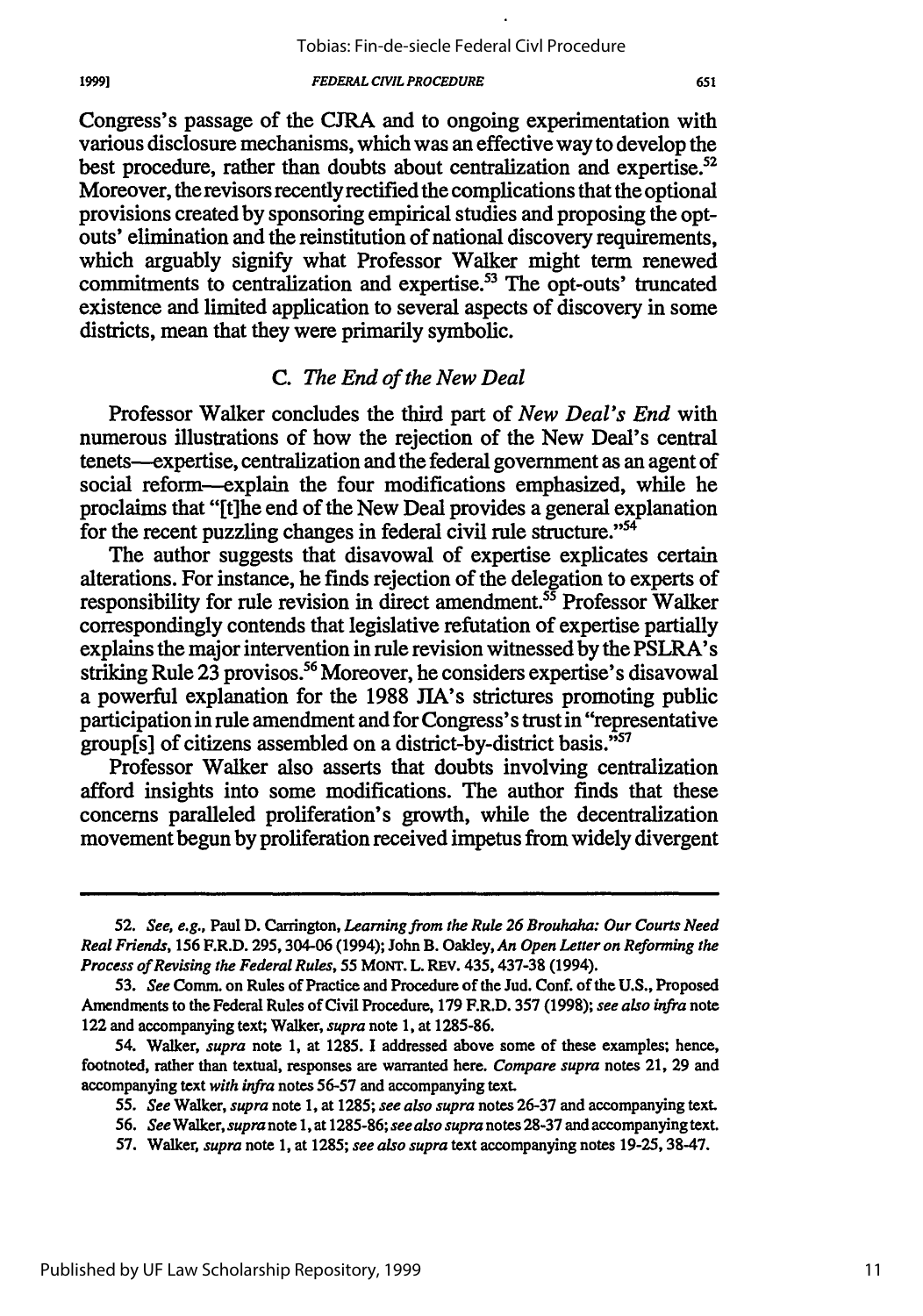*FLORIDA LAW REVIEW*

**CJRA** reform plans which increased local measures and additionally balkanized procedure.<sup>58</sup> The writer detects "further clear evidence of doubt about the benefits of centralization" in the novel **1993** opt-out rules which continue the trend.59

Professor Walker argues that concerns respecting the proper role of the federal government in social reform enhance comprehension. He considers illustrative the first proposed revision in Rule **23** since its major **1966** amendment $60$  and claims that the new form of class action meant only to facilitate settlement, if adopted, will be the most significant revision in three decades.<sup>61</sup> The author finds that doubts about the federal government and courts as reform agents explain the measure's support for settlement which would diminish judges' opportunities to conduct active policymaking through the adjudication of disputes.<sup>62</sup>

The most instructive example of Professor Walker's reliance on the New Deal's end as an explanation is his contention that proliferation, **CJRA** mandatory local reform, and the **1993** optional rules evince centralization's rejection and "suggest that federal civil practice is now much more than before a matter of local determination, a situation consistent with the analysis of contemporary politics."<sup>63</sup> However, the rather favorable prospects for limiting proliferation, the CJRA's modest commands, narrow effectuation and apparent expiration in **1997,** and the national revisors' recent decision to rescind opt-outs<sup>64</sup> have several implications. They show that the writer may overstate what in fact has happened, that the developments were principally symbolic, and that any movement toward localism is one of degree and clearly no paradigm shift, while the New Deal's demise apparently has limited explanatory force.<sup>65</sup>

### *D. Summary By Way of Friendly Critique*

This illustration, and a number of additional examples which I examined in considering the four puzzling reversals, and the New Deal's conclusion as the reason for them, indicate certain difficulties with

*<sup>58.</sup> See Walker, supra note* **1,** at **1285;** *see also supra* text accompanying notes **16-25, 38-47.**

**<sup>59.</sup>** Walker, *supra* note **1,** at **1285;** *see also supra* notes **48-53** and accompanying text.

**<sup>60.</sup>** *See* Comm. on Rules of Practice and Procedure of the Jud. Conf. of the **U.S.,** Proposed Amendments to the Federal Rules of Civil Procedure, **167** F.R.D. **559 (1996);** *see also* Walker, *supra* note **1,** at **1286.**

**<sup>61.</sup>** *See* **167** F.R.D. at *559; see also* Walker, *supra* note **1,** at **1286.** *See generally* Symposium, *Mass Tortes: Serving Up Just Desserts,* **80 CORNELLL.** REV. **811 (1995).**

**<sup>62.</sup>** *See* Walker, *supra* note **1,** at **1286;** *see also* Owen M. Fiss, *Against Settlement,* **93** YALE **L.J. 1073** (1984); Resnik, *supra* note 14, at **528-29,549-51;** Symposium: *The Institute of Judicial Administration Research Conference on Class Actions,* **71 N.Y.U.** L. REV. **1 (1996).**

**<sup>63.</sup>** Walker, *supra* note **1,** at **1285;** *see also supra* notes **58-59** and accompanying text.

*<sup>64.</sup> See supra* notes *44-46, 53, infra* notes **130-33** and accompanying text.

**<sup>65.</sup> I** had concerns about localism, but recent events moderated its effects. *See supra* note **9.**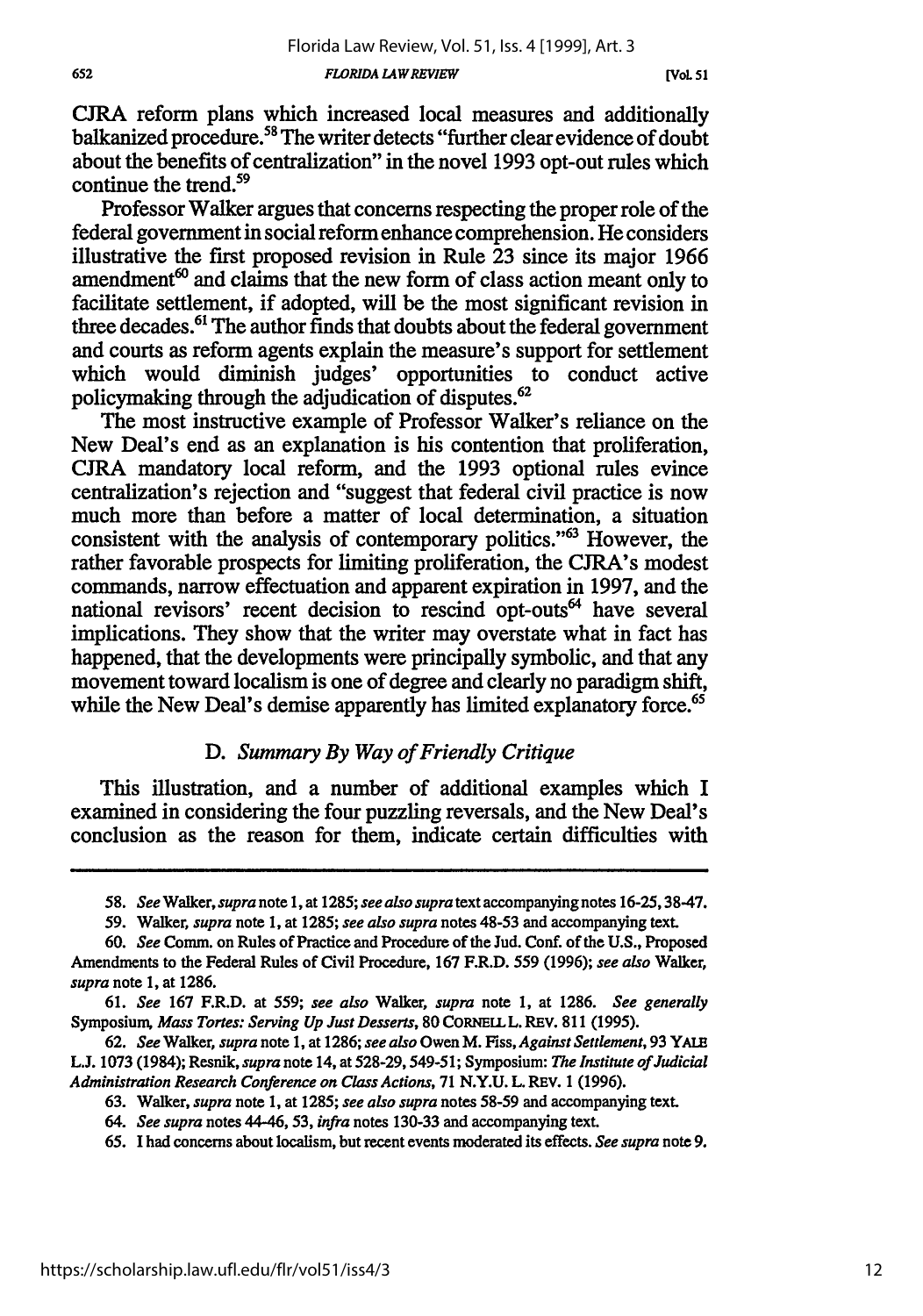Professor Walker's descriptive account. One important complication is the author's valiant but ultimately unsuccessful attempt to afford a single explanation for procedure's current condition.

The story of modem process, comprising a complex constellation of phenomena, is richer and subtler as well as more dynamic and fragmented than *New Deal's End* intimates. Perhaps most trenchant are the apparently conflicting, or at least mixed, developments in procedure over the last two decades. For example, Congress addressed proliferation with the 1988 **JIA** but exacerbated it with the 1990 **CJRA** and partially amended numerous rules by passing the 1995 PSLRA, even while rejecting direct revision of Rule lI's 1993 amendment during the 103rd and 104th Congresses and of many other Rules in the 1990s.<sup>66</sup> During 1983, the Supreme Court revised Rules 11, 16, and 26 to codify and facilitate the managerial judging which districts had conducted with proliferating strictures since the 1970s.<sup>67</sup> In 1993, the Justices substantially changed Rule 1I's 1983 amendment, significantly modified the 1983 revisions of Rules 16 and 26, and adopted the opt-out provisions that fostered proliferation.<sup>68</sup> During 1985 and 1995, the Court amended Rule **83** in an effort to reduce proliferation.69 During 1998, the national revisors proposed altering Rule  $2\bar{6}$  again and eliminating  $_{\rm opt\text{-}outs.}$ <sup>70</sup>

These and numerous additional actions which *New Deal's End* treats or which I explore above demonstrate that "procedural progress" is ephemeral and incremental, often constituting two steps forward and one step back, lateral movements, and occasional reversals.<sup>71</sup> The developments illustrate the difficulty in fully apprehending a number of recent events, particularly by overestimating their importance, because the actions can be aberrations or temporary detours or have more symbolic than practical impact. For instance, Congress has directly amended two insignificant provisions and the Supreme Court overhauled the 1983 legislative revision of Rule 4 a decade later, while even the PSLRA, which is broader and could have actual effect, partially amended certain rules only in securities litigation.72 The CJRA's limited mandates, circumscribed

*69. See* **FED.** R. Civ. P. **83, 1985 & 1995** amendments; *see also* Tobias, *supra* note **19.**

*<sup>66.</sup> See supra* notes **28-29,** 35-43, *infra* notes **130-33** and accompanying text.

*<sup>67.</sup> See* Amendments to Federal Rules ofCivil Procedure, 461 **U.S. 1095,1095-1104 (1983);** *supra* notes **22-23** and accompanying text.

**<sup>68.</sup>** *See* Amendments to Federal Rules of Civil Procedure, 146 F.R.D. at 419-47; *see also supra* notes **35-36,** 48-51 and accompanying text.

**<sup>70.</sup>** *See supra* note **53** and accompanying text. The **1996** proposal to amend rule **23** to facilitate settlement has not advanced beyond the Advisory Comnittee. *See supra* notes **60-62** and accompanying text.

**<sup>71.</sup>** *See* Richard L. Marcus, *Of Babies and Bathwater. The Prospects for Procedural Progress,* **59** BROOK. L. REV. **761, 812-23 (1993);** *see also* Marcus, *supra* note 22, at **675-78.**

**<sup>72.</sup>** *See supra* notes **27-29** and accompanying text.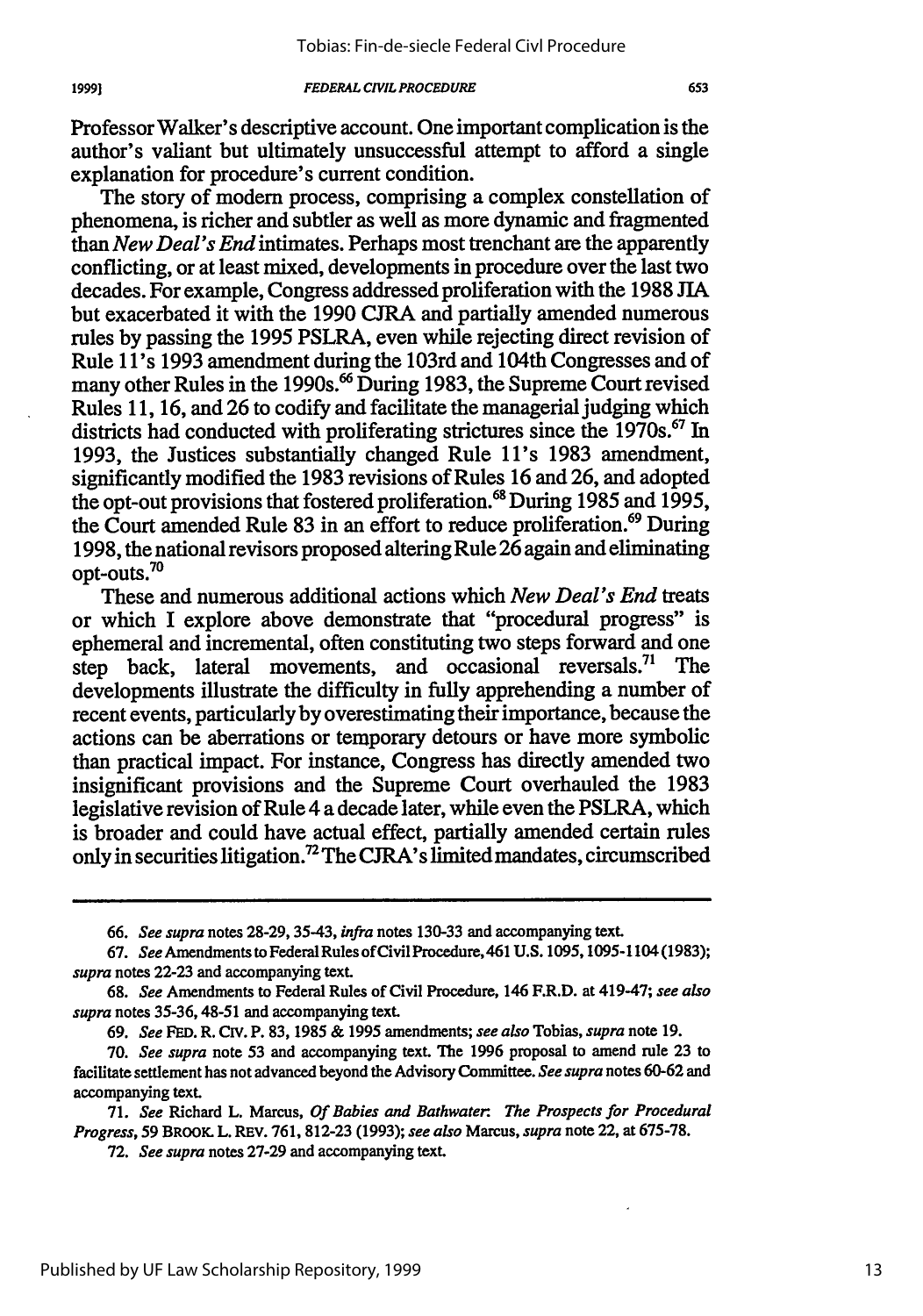#### *FLORIDA LAWREVIEW*

implementation and ostensible expiration, and the **1993** opt-outs' apparently restricted application may mean that they were exceptions, brief diversions, or largely symbolic.73 The history of process might well be a "series of attempts to solve the problems created by the preceding generation's procedural reforms."74

Professor Walker's effort to impose order upon, much less offer a lone explanatory theory for, so many fluid and diffuse, albeit interrelated, developments is correspondingly fraught with peril.<sup>75</sup> Each has multiple sources, to some of which he does not advert and others of which are difficult to isolate, allow for, or identify.<sup>76</sup> Illustrative is proliferation. Districts may have applied strictures to resolve increasing cases, to remedy peculiar, local complications, or to experiment with promising measures-ideas that seem tangentially related to the end of the New Deal-or for numerous, additional reasons which resist felicitous delineation. $\frac{7}{7}$  In the final analysis, one overarching idea, even a concept as creative and capacious as the New Deal's demise, cannot capture all of the forces that have animated the process since the 1970s.

Despite these concerns, Professor Walker realizes considerable success because his thought-provoking description clarifies comprehension of procedure. Indeed, members of Congress and the federal judiciary as well as scholars have found troubling, and have attempted to address, the four reversals, while many observers agree with much else, such as growing balkanization, which he describes.<sup>78</sup> Unfortunately, certain ways that the author apparently misperceives modem process might have led him to develop inadvisable recommendations.

### **II. DESCRIPTIVE AND CRITICAL ANALYSIS OF THE PRESCRIPTIONS IN** *NEW DEAL'S END*

In the last section of his article, Professor Walker derives insights from recent political events to specify reform's scope and method.<sup>79</sup> The writer urges proceduralists to accept inevitable political change and consider it when planning reform but candidly admits that they may differ about how

**<sup>73.</sup>** *See supra* notes **44-53, 64-65** and accompanying text.

**<sup>74.</sup>** Judith Resnik, *Tiers,* **57 S. CAL** L. REV. **837, 1030** (1984).

**<sup>75.</sup>** *See generally* Walker, *supra* note **1.**

**<sup>76.</sup>** *See id.*

<sup>77.</sup> See supra note 23 and accompanying text. Caution is also warranted in extrapolating from the four changes or the New Deal's end to generalize about procedure.

<sup>78.</sup> *See, e.g.,* Avern Cohn,A *Judge's View of CongressionalAction Affecting the Courts, 54* LAw&CoNTEMP. PROBS. **99,99 (1991);** Hughes, *supra* note 37, at 3-8; Stephen **C.** Yeazell, *The Misunderstood Consequences of Modern Civil Process,* 1994 WIS. L. **REV. 631.**

**<sup>79.</sup>** *See* Walker, *supra* note 1, at 1289-90.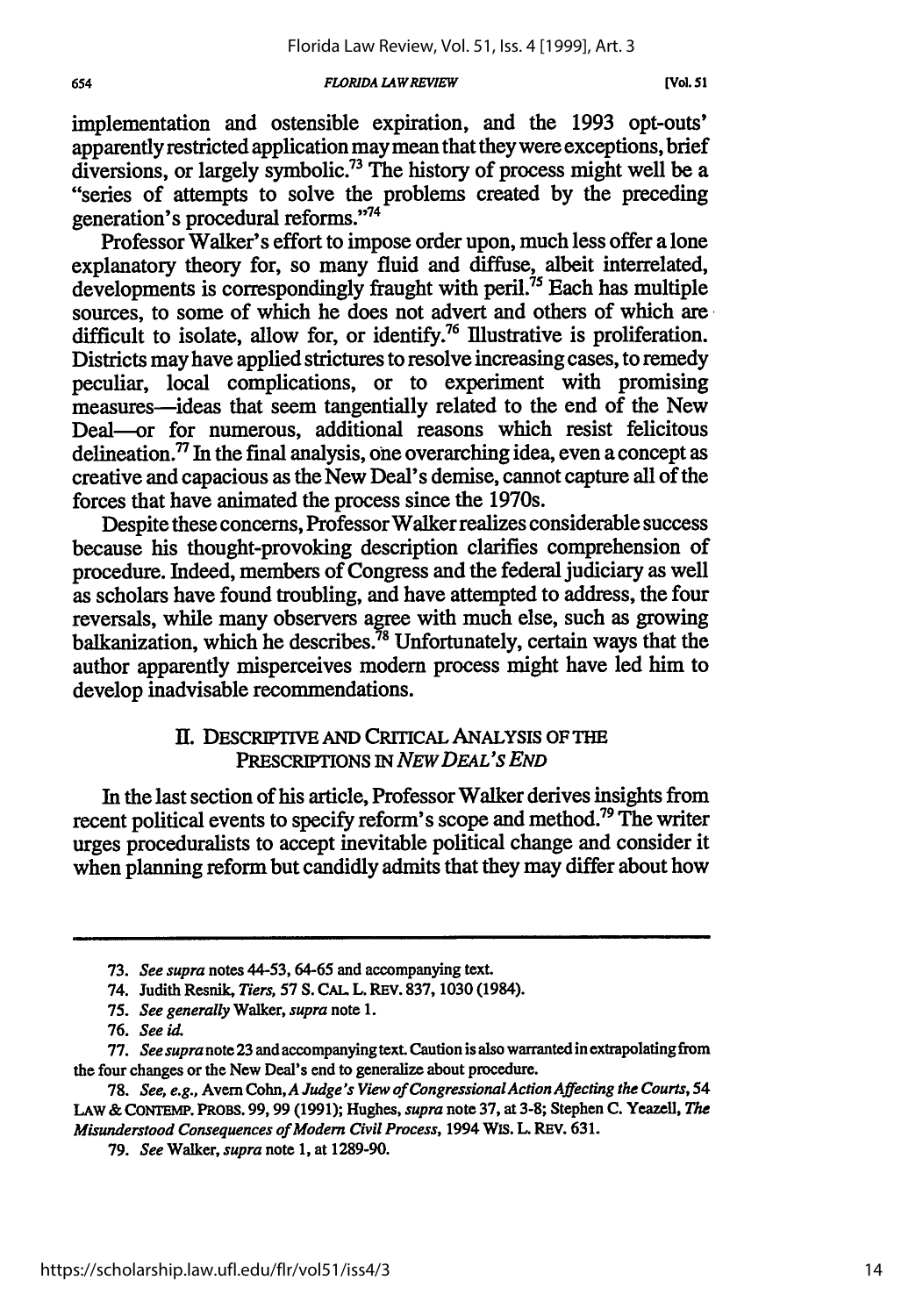to do so.<sup>80</sup> The lack of empirical data and temporal perspective on relevant developments and their complex, dynamic nature confound efforts to assess his proposals. However, I can evaluate them by identifying the principal problems for which he posits suggestions.

### *A. Scope*

When examining reform's scope, Professor Walker asserts that "[m]ajor change in political structure and practice requires bold action" and calls for a national commission or study entity to canvass present process and to formulate recommendations for improvement."' The author modestly finds that "less drastic ways to improve the current system," some of which he had earlier proffered, may be insufficient, that "the case for fundamental review is now powerful **[,** and that] the changed political circumstances suggest the need for a general review by some group different from the bodies currently employed."<sup>82</sup> By way of contrast, he considers and deems deficient two recent endeavors which traditional entities undertook. Professor Walker claims that proposals developed in a rule revision survey by the Judicial Conference Committee on Rules of Practice and Procedure (Standing Committee) "seem[] unlikely to produce much effective reform."<sup>83</sup> The writer believes that most of the prescriptions, which implicate only management of the existing process are narrow and fail to address the critical difficulties posed by the altered political situation while finding several inadequate.<sup>84</sup> He similarly characterizes the Guidelines for Drafting and Editing Court Rules, a "'blackletter statement of principles' for modem rule-drafting," as unresponsive to recent political changes because they focus on style.<sup>85</sup>

There is consensus about certain features of his recommendations. Numerous federal courts observers agree that many complications, which are problematic enough to warrant remediation, plague modem procedure and have attempted to craft solutions.<sup>86</sup> Several people have urged that some study group conduct a basic analysis or have proposed moving

*84. See Walker, supra* note 1, at 1287-88.

**<sup>80.</sup>** *See id.* at 1286.

<sup>81.</sup> *Id.* at 1286-87.

**<sup>82.</sup>** *Id.* at 1287. His ideas remain salient, would be improvements, and should be applied.

**<sup>83.</sup>** *Id.; see* Subcomm. on Long Range Planning, Comm. on Rules of Practice, Procedure and Evidence of the Judicial Conf. of the **U.S., A** Self-Study of Federal Judicial Rulemaking, 168 F.R.D. 679, 683-84 **(1995);** *id.* at 695 n.50 (showing my participation).

**<sup>85.</sup>** *Id.* at **1288;** *see also* Bryan **A.** Garner, Administrative Office of the **U.S.** Courts, Guidelines for Drafting and Editing Court Rules (1996).

**<sup>86.</sup>** *See* Paul D. Carrington, *A New Confederacy? Disunionism in the Federal Courts, 45* DUKE **L.J. 929** (1996); Mullenix, *supra* note 41, at 379; Robel, *supra* note 48, at 49-50; *see also supra* note 78.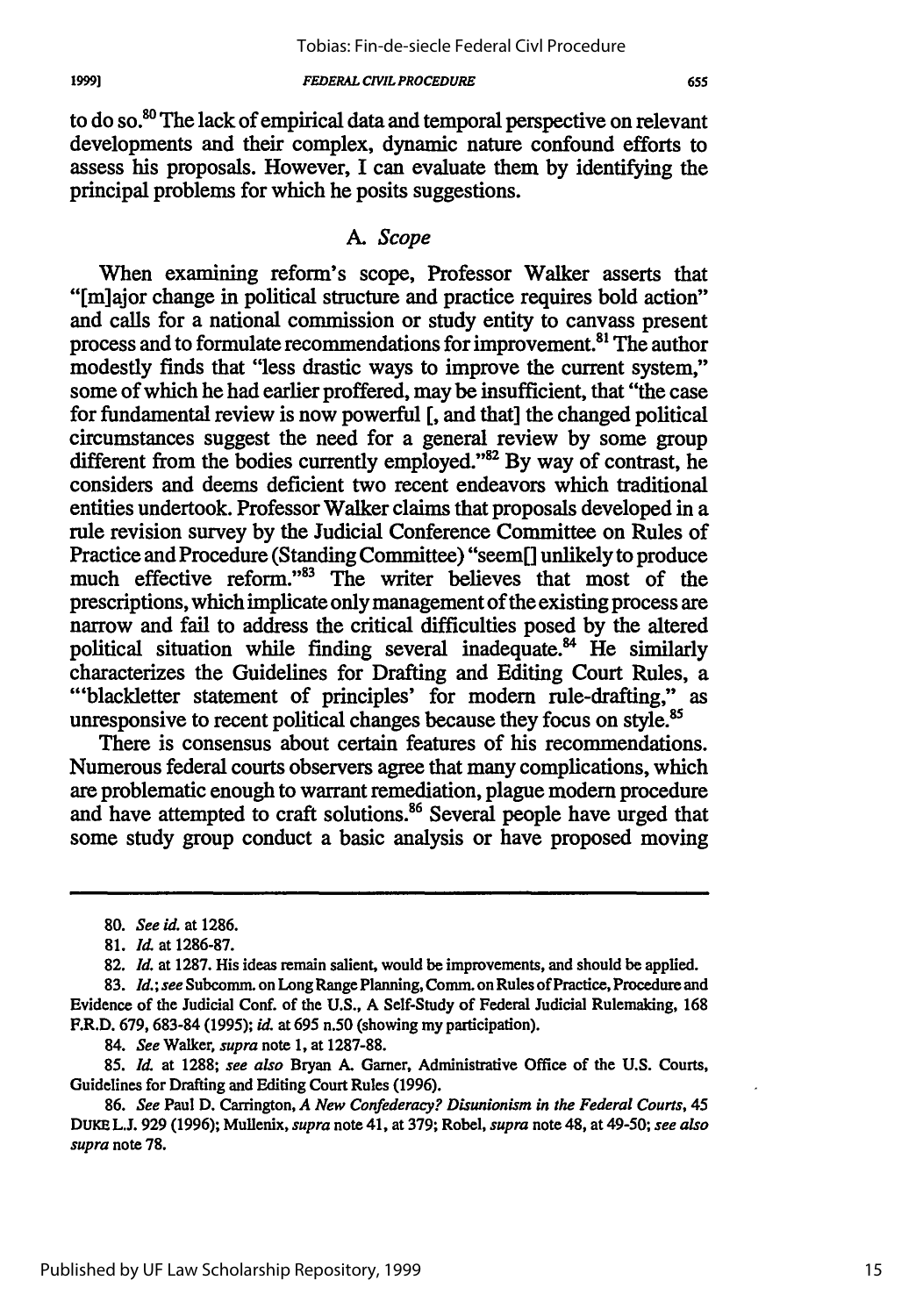#### *FLORIDA LAW REVIEW*

outside the ordinary rule revision process. $87$  Few would quarrel with Professor Walker's contention that the efforts of conventional entities discussed above will lead to meaningful reform.

Disagreement does attend other aspects of the suggestions. His calls for bold action and for a searching study appear premature because process seems less splintered and more settled and amenable to remediation than it was in 1996 when he authored *New Deal's End.* For instance, a recent Ninth Circuit review of fifteen districts' measures has promise for curtailing proliferation, and many courts no longer employ entities or mechanisms prescribed under the CJRA, which has essentially expired.<sup>88</sup> Congress's acute disinterest in resolving the CJRA's fate suggests that Congress is less disposed to make procedural policy. The national revisors' empirical studies of discovery and their new proposal for amending the discovery provisions and abolishing opt-outs may manifest revitalized commitments to expertise, centralization, uniformity, and recapturing primary responsibility for process.<sup>89</sup>

In short, procedure today is not perfect or even greatly improved, but it does appear less turbulent and fractured, and more responsive to treatment, than in recent years. The prospects for solving or at least ameliorating the major difficulties with process seem considerably better. It, therefore, appears preferable at this juncture to exhaust the existing mechanisms for modifying procedure.

### *B. Method*

Professor Walker urges that a study group explore contemporary models to reconfigure the Federal Rules by capitalizing on post-New Deal restructuring in other fields. He offers the example of welfare reform, which purportedly shares important similarities with the Rules in the context of New Deal politics: both "were centralized in the national government during the 1930s, [were] designed by a small group of experts and . . . enhanced the federal role in social reform."<sup>50</sup> Measures for adjusting welfare programs to new political realities, thus, might receive analogous application to the Rules and yield "four strong candidates... **:** the use of waivers, enhanced local control, mandatory research, and use of incentives."<sup>91</sup>

29.

**91.** *Id.* at 1289.

**<sup>87.</sup>** *See, e.g.,* Stephen B. Burbank, *Ignorance and Procedural Law Reform: A Call for a Moratorium,* **59** BROOK. **L.** REV. 841,854-55 **(1993);** Carl **Tobias,** *More Modem Civil Process,* **56 U. Prrr.** L. **REV. 801, 839 (1995).**

**<sup>88.</sup>** *See supra* notes 44-45, *infra* notes 126-29, **132** and accompanying text.

**<sup>89.</sup>** *See supra* note **53,** *infra* notes 126, 136-38 and accompanying text. *But see supra* note

<sup>90.</sup> Walker, *supra* note 1, at **1288** (citations omitted).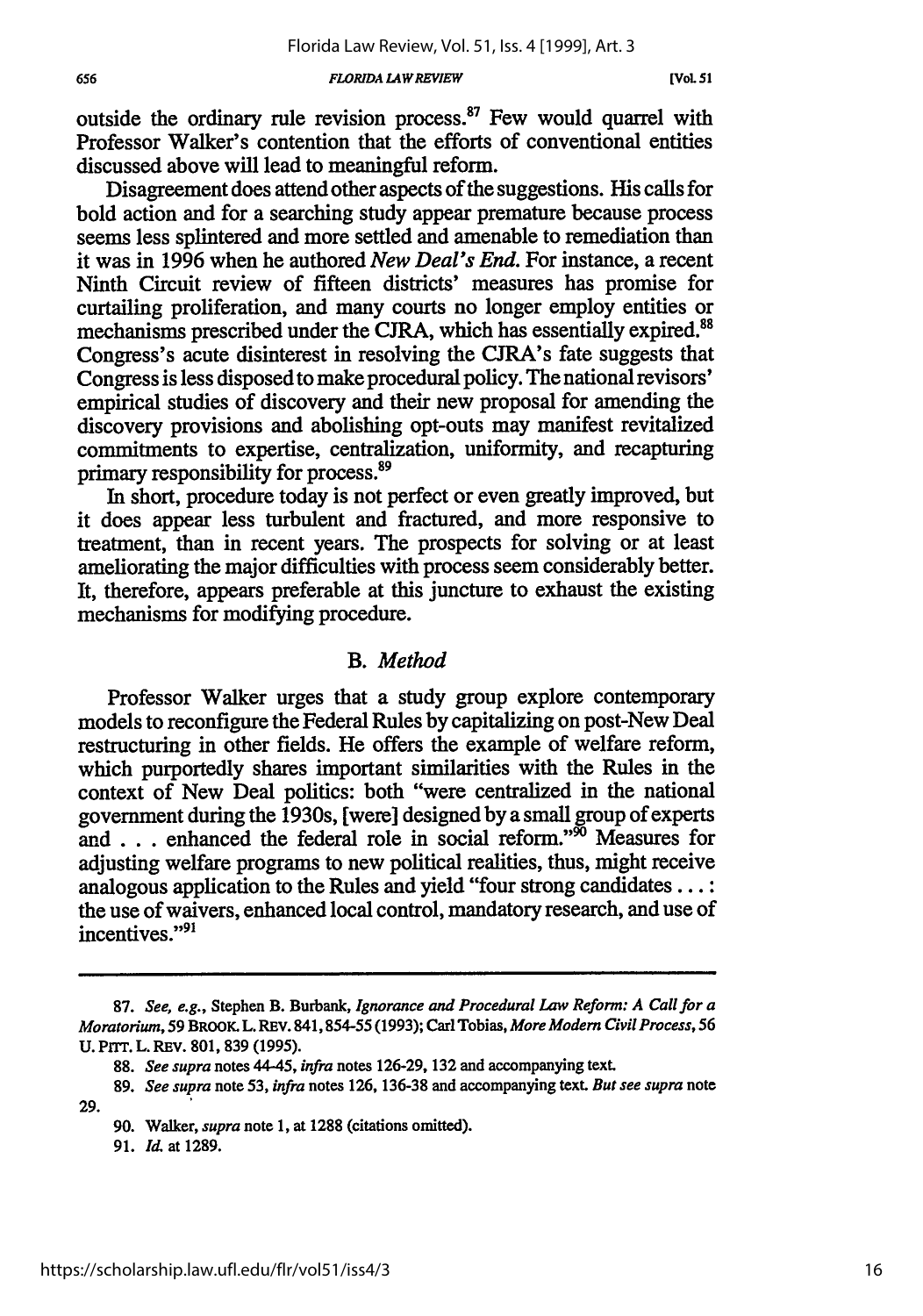The author explains that waivers facilitate short-term change **by** permitting exceptions from generally applicable national requirements.<sup>92</sup> Increased district control accommodates long-term modification **by** assigning non-federal entities responsibility for implementation's specifics, subject to national oversight that assures a degree of local similarity.<sup>93</sup> Research mandates accord the alteration a practical dimension, while incentives encourage attempts to satisfy policy goals.<sup>94</sup> Professor Walker finds these concepts particularly attractive because they should foster needed change by diminishing the focus on disputed political values.<sup>95</sup>

He next applies the method's four features to procedural reform.<sup>96</sup> First, legislation could authorize districts to waive federal rules with approval of the Administrative Office of the United States Courts (Administrative Office), thereby expanding local control yet preserving national oversight.<sup>97</sup> Second, over time a series of waivers might increase delegation, subject to several limitations." **For** example, individual courts could prescribe their own procedures restrained only **by** certain general principles, such as notice pleading or liberal discovery.<sup>99</sup> The author contends that this approach would permit the enforcement of broad federal policies but afford enhanced flexibility to treat local conditions and experiment.<sup>100</sup> Third, a statute might include research commands and even suggest appropriate methodologies.<sup>101</sup> For instance, courts which assemble information according to designated techniques could modify specific rules." Fourth, incentives might be employed to encourage enterprise in case resolution **by,** for example, lifting federal strictures when districts demonstrate successful docket management.<sup>103</sup>

There is some consensus about various facets of the method recommended.<sup>104</sup> A few legal scholars have endorsed, albeit in principle, the precepts of increased local control and mandatory research<sup>105</sup> or

19991

- **95.** *See id.*
- **96.** *See hi.*
- **97.** *See id.*
- **98.** *See id.*

**99.** *See id.* Another possibility, "requir[ing] conformity to local state procedure," would produce interstate uniformity. *Id.* at **1290** n.180; *see also* Subrin, *supra* note 22, at **2005-11. 100.** *See* Walker, *supra* note **1,** at **1290.**

102. *See id.*

**103.** *See id.*

104. *See id.*

**105.** *See, e.g.,* **A.** Leo Levin, *Local Rules as Experiments: A Study in the Division of Power,* **139 U.** PA. L. REV. **1567, 1590-93 (1991);** *see also* Linda **S.** Mullenix, *The Pervasive Myth of Pervasive Discovery Abuse: The Sequel,* **39** B.C. L. REV. **683 (1998).**

**<sup>92.</sup>** *See id.* at **1289-90.**

**<sup>93.</sup>** *See id.*

**<sup>94.</sup>** *See id.*

**<sup>101.</sup>** *See id.* **at 1291.**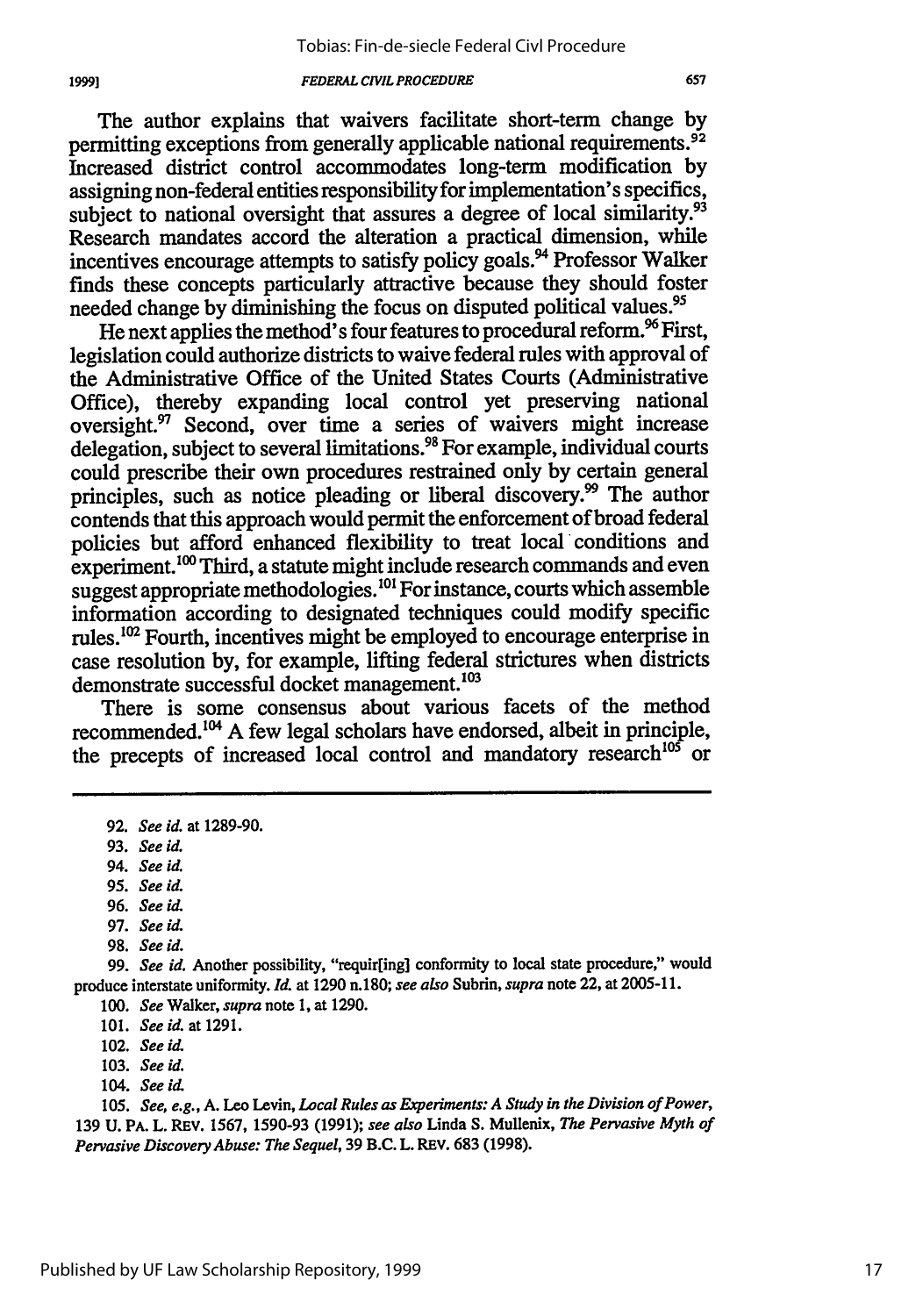#### *FLORIDA LAW REVIEW*

ancillary features, such as the notion that empirical data should underlie federal rule revision.<sup>106</sup> Indeed, these ideas were integral to the 1991 proposed amendment of Rule 83 which the national revisors withdrew out of respect for contemporaneous CJRA testing.<sup>107</sup>

However, disagreement and controversy attend the method. As general matters, waivers, enhanced local control, and incentives could impose a system which is an administrative and practical nightmare and even a prescription for chaos. For instance, CJRA implementation suggests, and Professor Walker recognizes, that districts and their advisors might rely on the three concepts to apply measures which are more solicitous of the needs of local judges, lawyers, and parties than of national uniformity and simplicity, thus compounding balkanization.<sup>108</sup>

Each of the "four strong candidates" would apparently entail disadvantages. Waivers, increased local control, and incentives that permit the removal of federal requirements could undermine the national, consistent simple regime of procedure embodied in the original Rules which has facilitated prompt, inexpensive and fair dispute resolution.<sup>109</sup> For example, an incentive structure that rewards courts which "successfully manage" litigation by excusing their enforcement of federal strictures might be less equitable because more or faster dispositions may not produce fairer substantive results or because it could deprive parties of the procedural tools that they need to prove cases.<sup>110</sup> A scheme which encourages all ninety-four districts to secure removal or waivers of the 86 Federal Rules at different times also means that disparate requirements might govern litigation in every court and that the entire system could be in perpetual flux.

The prospects for enlarging local control but maintaining national oversight, especially through the Administrative Office, are not very auspicious. Limited, and perhaps failed, effectuation of similar monitoring under the CJRA and the JIA by the Judicial Conference and circuit review

108. *See* Carrington, *supra* note 86, at 963-64; Tobias, *supra* note 16, at 1405-06; *see also supra* notes 19-21, 41-43 and accompanying text.

*109. See* **FED.** R. *CIv.* P. *1; see also* Patrick Johnston, *Problems in Raising Prayers to the Level of Rule: The Example of Federal Rule of Civil Procedure 1,* 75 B.U.L. REV. 1325 (1995); Resnik, *supra* note 14, at 502-15; Tobias, *supra* note 14, at 272-77.

110. *See* **FED.** R. **Civ.** P. 1; *see also* Cohn, *supra* note **78,** at **99;** Lauren K. Robel, *The Politics of Crisis in the Federal Courts,* 7 OHIO **ST. J.** ONDISP. **RESOL** 115 (1991); Tobias, *supra* note 16, at 1422-27; Tobias, *supra* note 24, at 1602.

*<sup>106.</sup> See, e.g.,* Stephen B. Burbank, *The Transformation of American Civil Procedure: The Example of Rule 11,* 137 U. PA. L. REV. 1925, 1927-28 (1989); Samuel Estreicher, *Foreword: Federal Class Actions After 30 Years,* 71 N.Y.U. L. REV. 1, **8** (1996).

<sup>107.</sup> *See* Comm. on Rules of Practice and Procedure, Jud. Conf. of the U.S., Proposed Rules: Preliminary Draft of Proposed Amendments to the Federal Rules of Civil Procedure and the Federal Rules of Evidence, 137 F.R.D. 53, 153 (1991).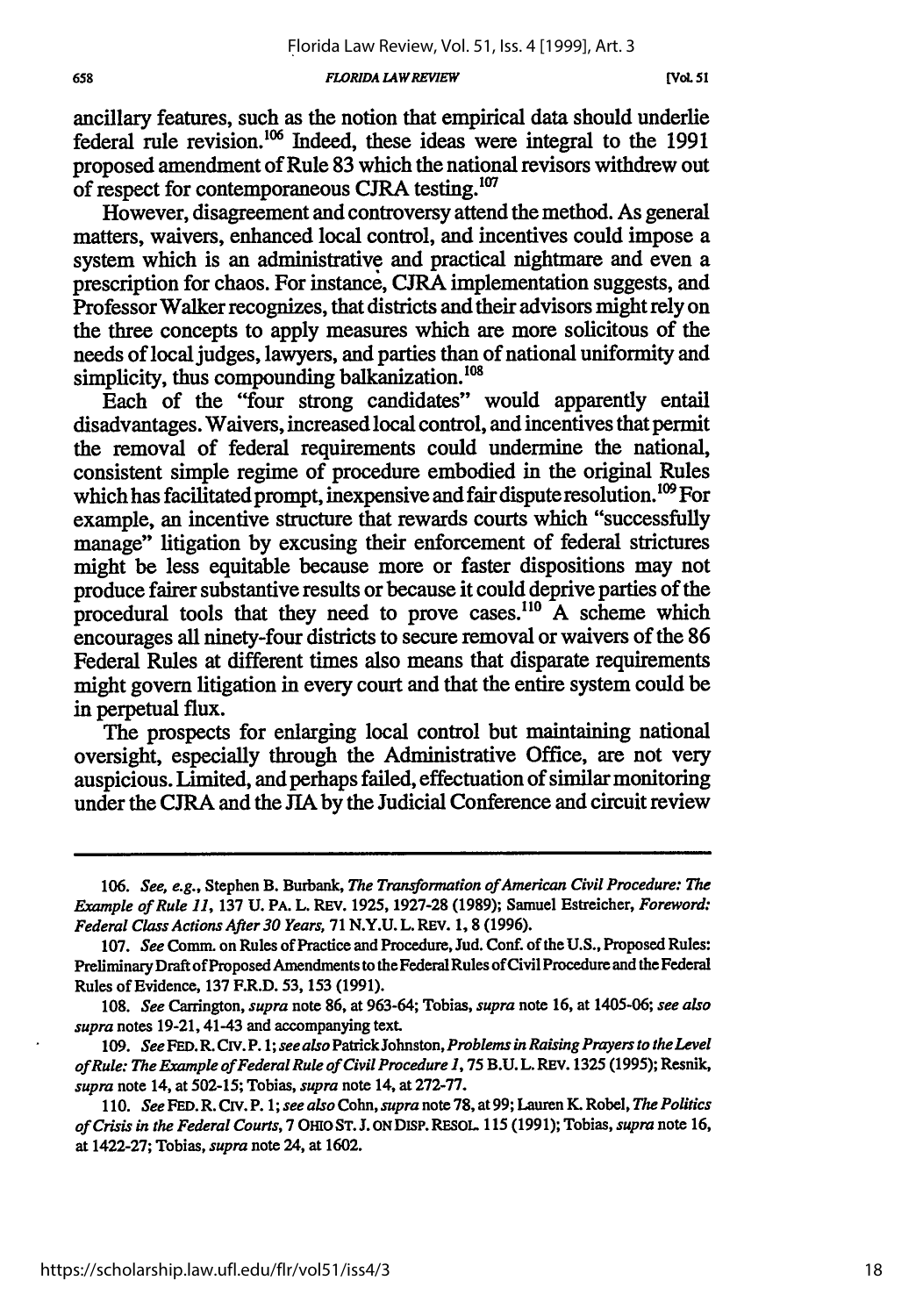entities, institutions which are comprised of Article **IL** judges, inspire little confidence in the Administrative Office which has less independence, while the Advisory Committee's proposed 1991 amendment of Rule 83 lodged analogous responsibility in the Conference.<sup>111</sup>

CJRA experimentation correspondingly indicates that greater district control would worsen the above problems, namely fragmentation, and introduce others, such as erosion of national rule revision.<sup>112</sup> Local procedure would become more diverse among the ninety-four courts and depart further from the Federal Rules. The difficulty of finding, mastering, and satisfying different local measures would increase civil cases' complexity and expense and would frustrate efforts of lawyers and parties to litigate in multiple districts. Federal mandates' waiver and removal and enhanced local control, thus, might well prove more disruptive than optouts.

The research provisions prescribed seem constructive because reliance on empirical material that evaluators have systematically collected, analyzed and synthesized should improve the quality of proposals for modifying procedure. However, numerous districts may lack the requisite expertise and resources to design and complete the type of research projects which Professor Walker envisions.

The method that *New Deal's End* suggests, therefore, would significantly complicate federal civil practice. The decentralization and localization recommended could additionally splinter the already fractured condition of process and leave it less expert and more parochial. Indeed, Professor Walker's prescriptions would apparently exacerbate certain of procedure's worst features, principally balkanization, which he most vociferously criticizes.

In sum, his approach may improve process, but the relative paucity of dependable empirical data, especially regarding welfare reform's efficacy and applicability to procedural change, complicates assessment of central ideas in *New Deal's End.* The last section, accordingly, provides suggestions that should enhance process with means which resemble Professor Walker's method but that are less extreme and, thus, potentially more effective.<sup>113</sup>

*<sup>111.</sup> See Levin, supra* note 105, at 1588-93; Tobias, *supra* note 16, at 1406-09; Tobias, *supra* note 23, at 60-61; *infra* notes 130-33, 144 and accompanying text.

<sup>112.</sup> *See Walker, supra* note 1, at 1284.

<sup>113.</sup> *See id.* at 1290-91. In the end, he does not definitively show that the analogies between states and federal districts and between welfare and procedural reform are apposite or that process's problems are sufficiently severe to warrant rather extreme solutions. The 50 states are very different units of government than the 94 districts with dissimilar purposes, constituencies and relationships to the national government. Each court is part of a broader system comprising 94 districts which ostensibly resolve civil litigation similarly by applying analogous measures. These strictures, their revision process, the national, uniform, simple system and the procedures' reform, thus, depart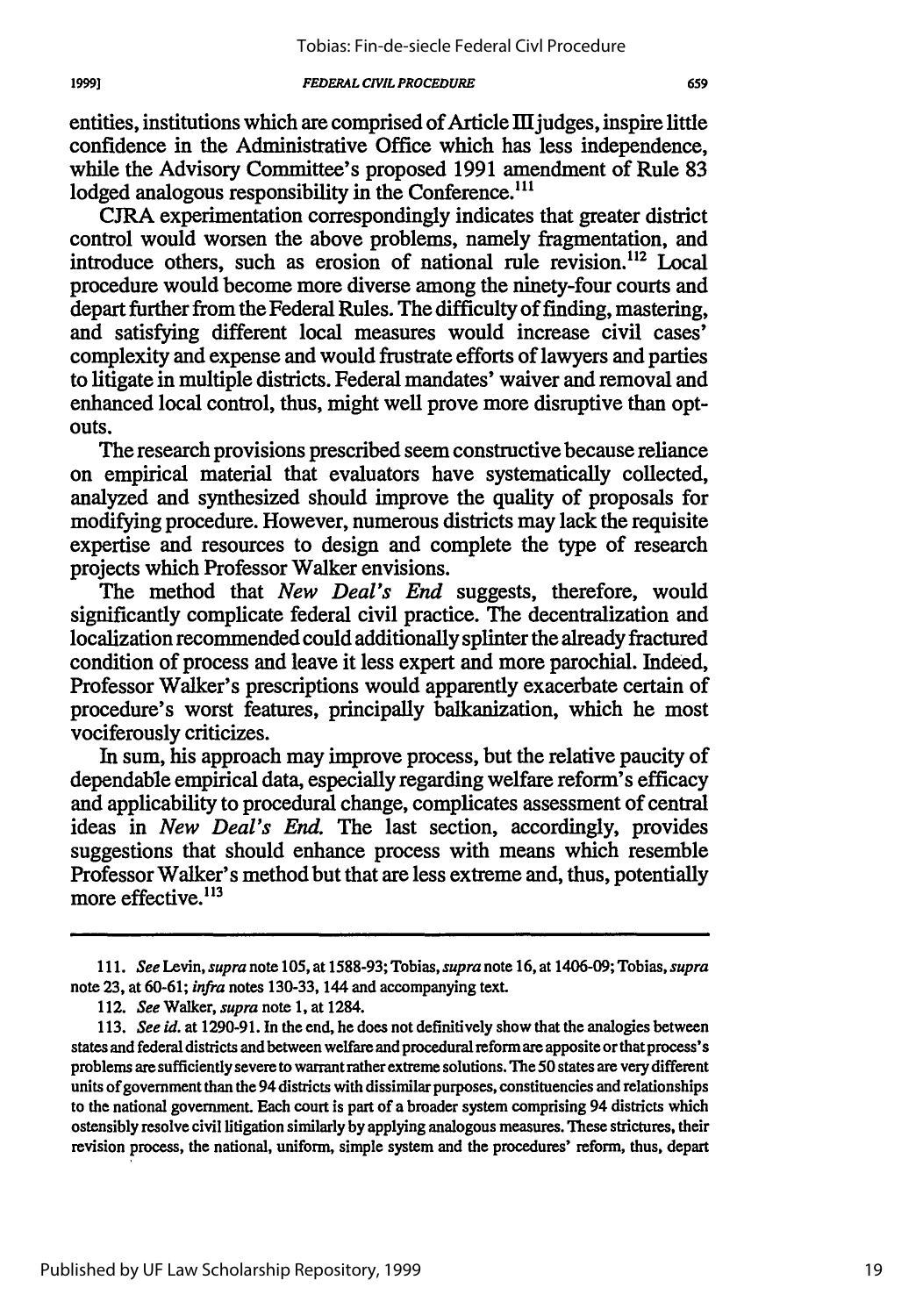*FLORIDA LAWREVIEW*

**[VOL. 51**

### **III. SUGGESTIONS** FOR THE **FUTURE**

These recommendations warrant comparatively limited examination in this response because a number have been explored elsewhere or can be felicitously implemented **by** applying or adjusting approaches which now exist or have been analyzed. For example, many scholars have written articles on the topics;114 expert evaluators, such as the RAND Corporation and the Federal Judicial Center **(FJC),** have scrutinized some relevant issues;<sup>115</sup> and circuit judicial councils, federal districts, and individual judges have employed certain of the concepts.<sup>116</sup> Moreover, reliance on existing or recalibrated mechanisms, including the **1988** JIA's provisions for limiting proliferation<sup>117</sup> or invocation of previously-broached techniques, namely the **1991** proposed revision in Rule **83** for facilitating experimentation with promising measures,<sup>118</sup> would apparently improve procedure and effectuate much of Professor Walker's method.

Prescriptions related to the compilation, assessment, and synthesis of additional applicable information on current process are also illustrative. Writers have proffered quite a few ideas respecting that material.<sup>119</sup> Much instructive information is correspondingly available,  $^{120}$  such as the insights generated on proliferation **by** the Local Rules Project's continuing work121 on mandatory local reform **by** analyses of **CJRA** testing,'22 and on opt-outs **by** the Advisory Committee discovery study. Sufficient material exists today, even though evaluators could gather and scrutinize greater and more reliable information. For instance, there is a wealth of material on the seven-year **CJRA** experiment which deserves collection before it is lost or

dramatically from the substance, and even the process of, welfare. Managing public assistance or entitlement programs differs from resolving federal civil cases or even administering justice in a court of law. Finally, the lack of empirical data limits greater exposition of these ideas, while modem procedure's more settled state and its enhanced amenability to treatment mean that the existing processes explored below should suffice.

114. *See, e.g.,* Carrington, *supra* note **86;** Robel, *supra* note 48, at **50;** Subrin, *supra* note 22, at **2016-18.**

- *115. See infra* notes **122,128.**
- **116.** *See infra* notes **130-32** and accompanying text.
- **117.** *See infra* note **131** and accompanying text.
- **118.** *See supra* note **107** and accompanying text.

**119.** *See, e.g.,* Bryant **G.** Garth, *Two Worlds of Civil Discovery: From Studies of Cost and Delay to the Markets in Legal Services and Legal Reform,* **39** B.C. L. REV. **597 (1998);** Oakley, *supra* note **52,** at **437-38;** Tobias, *supra* note **23,** at **68-75.**

120. *See supra* note **17** and accompanying text.

121. *See infra* note **128.**

122. *See, e.g.,* James **S.** Kakalik et al., *Discovery Management: Further Analysis of the Civil Justice Reform Act Evaluation Data,* **39** B.C. L. REV. **613 (1998);** Thomas **E.** Willging et al., *An Empirical Study ofDiscovery and Disclosure Practice Under the 1993 Federal RuleAmendments,* **39** B.C. L. REV. **525 (1998);** *see also supra* note **53** and accompanying text.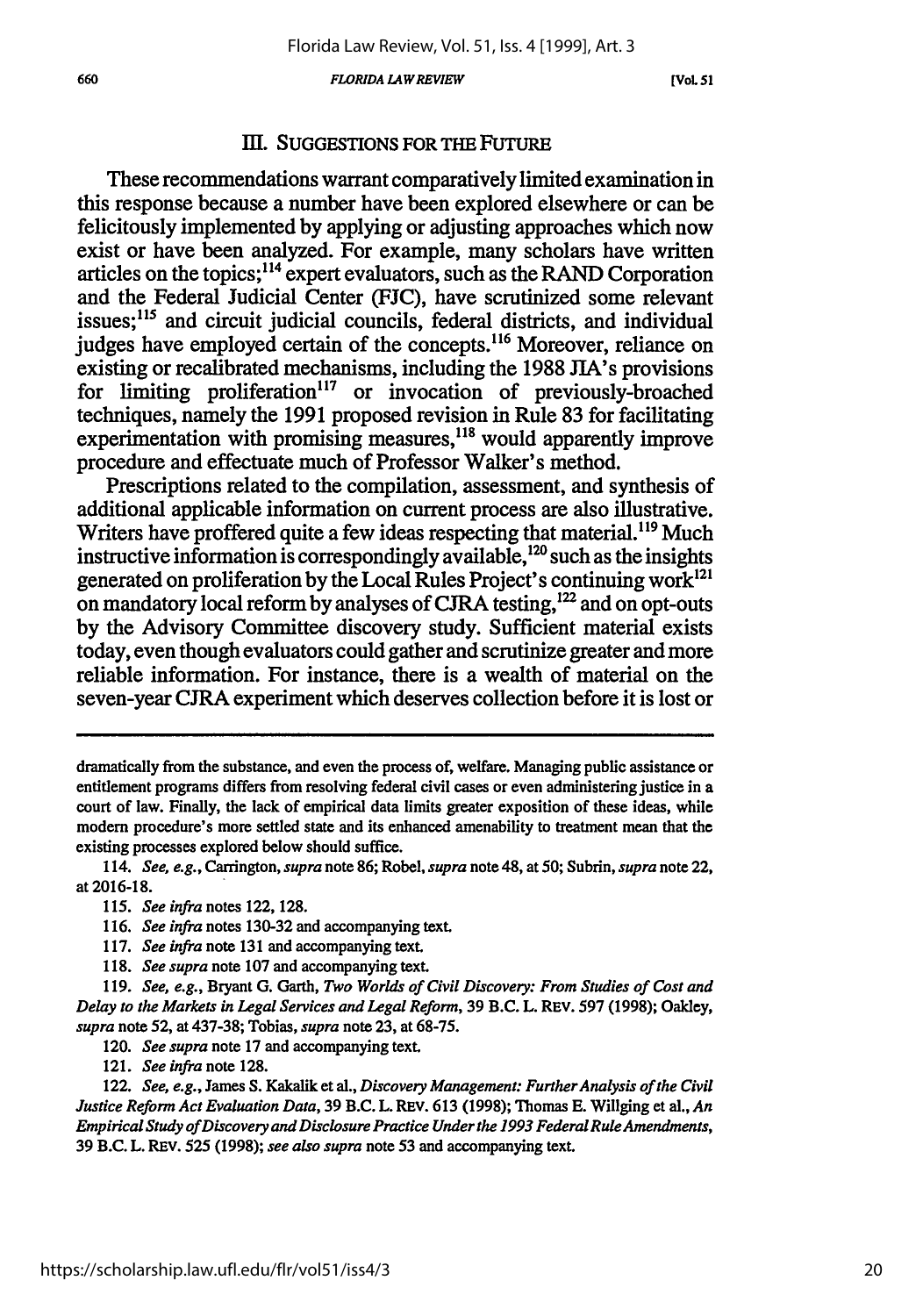memories of those involved fade, while assessors might refine the large quantity of available raw data, such as the information that RAND, the FJC, and districts assembled.<sup>12</sup>

It would be preferable to base suggestions on the maximum feasible amount of dependable, empirical material which expert, independent evaluators have systematically compiled, analyzed and synthesized. However, I can offer numerous recommendations that could address procedure's difficulties which Professor Walker and additional observers identify by assuming that they are troubling enough to warrant remediation and by relying on the plethora of current information. My proposals also can be recalibrated as more material becomes available or as assessors refine available information.

The four changes that the author scrutinizes, and related developments which others have examined, have created problems that require treatment. These phenomena have essentially undermined the national, uniform, and simple trans-substantive regime of the original Federal Rules, which has facilitated expeditious, economical and equitable dispute resolution.<sup>124</sup> In fairness, that characterization is an ideal which Congress, national rule revisors, districts, and judges often honored in the breach, while their efforts to promote such disposition ironically may have eroded this scheme. My suggestions are intended to revitalize and maintain the system and the federal amendment process, which have worked well for six decades, and to foster application of measures that will address unusual local difficulties or whose testing could improve the Rules. The approach, therefore, basically employs Professor Walker's method but with less potential disruption. Congress can implement most of these ideas, although the judiciary, through national and local revision entities, districts, and judges, might effectuate many.<sup>125</sup>

### *A. The CJRA and Its Expiration*

Congress must definitively resolve the fate of the CJRA that was scheduled to expire in 1997. It is unclear whether the Act did sunset then, and, thus, whether statutorily-prescribed strictures, which fragmented

<sup>123.</sup> *See infra* note 128; Mullenix, *supra* note 105, at 683 (finding a "wealth of statistical information" on discovery in studies cited in *supra* note 122). In fairness, little data on welfare reform and its applicability to procedure exist because Congress only reformed welfare in 1996.

<sup>124.</sup> *See supra* note 109 and accompanying text.

**<sup>125.</sup> My** ideas may be insufficiently realistic as a political matter. The **CJRA** and the PSLRA further fragmented, and Congress has recently seemed rather unconcerned about the process. However, these may be aberrations. The provisions for limiting proliferation in the JIA, Rule **83** and the 1991 proposal to amend Rule 83 had potential. Thus, the venerable system should be permitted to work as originally intended before jettisoning it.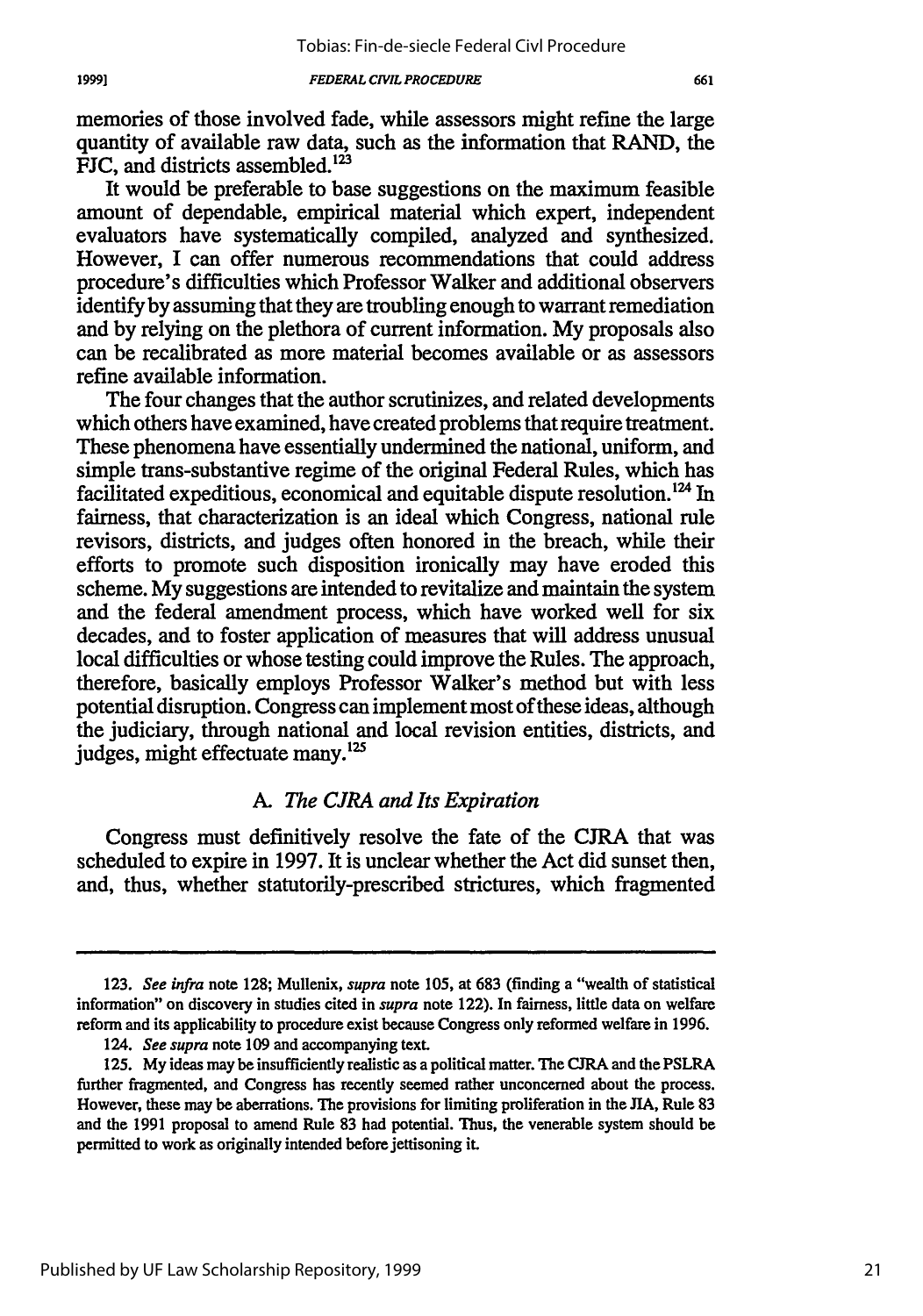#### *FLORIDA L4WREVIEW*

**[Vol. 51**

procedure and complicated civil practice, remain applicable.126 Lawmakers should evaluate CJRA testing and identify the mechanisms that were sufficiently effective to deserve inclusion in the Federal Rules or legislation and those which were less efficacious, yet promising, for additional experimentation or for consideration in the national revision process. For example, Congress indefinitely extended CJRA case reporting mandates related to disposition times in 1997,<sup>127</sup> but did not address the Act's other aspects, especially whether the measures tested were salutary enough to warrant broader application.<sup>128</sup> Once lawmakers have so classified the procedures, they must clearly state that the CJRA has expired and that districts must eliminate all entities, namely advisory groups, and all local provisions invoked thereunder. The courts should abrogate or merge those institutions which conflict with existing bodies  $129$  and abolish the strictures that violate or duplicate the Federal Rules, statutes, or district local rules, even if Congress does not conclusively resolve the CJRA's fate.

These proposals should eliminate many proliferating mechanisms which districts and judges prescribed during the 1990s principally pursuant to the CJRA. The recommendations would essentially reinstate the procedural status quo that obtained when Congress and the Supreme Court adopted those features of the 1988 JIA and of Rule 83's 1985 revision which they intended to decrease proliferation.

### *B. Limiting Local Proliferation Under the JIA and Rule 83*

Circuit judicial councils, district courts, and individual judges must implement the provisos in the JIA and the 1985 and 1995 amendments of Rule 83 that proscribe local measures which conflict with or repeat the Federal Rules, legislation, or district local rules. For instance, courts and judges who have yet to effectuate Rule 83's command that standing orders not contravene or duplicate the above provisions should expeditiously

129. Advisory groups realized their purposes and conflict with local rules committees under the **JIA** and, thus, should be abolished or merged with them. *See* Tobias, *supra* note 24, at 1628.

<sup>126.</sup> *See* Judicial Improvements Act of 1990, tit. I, Pub. L. No. 101-650, **§** 482(b)(2), 104 Stat. 5089, **5096;** see also Mullenix, *supra* note 41, at 379. *See generally* Carl Tobias, *Did the Civil Justice Reform Act of 1990 Actually Expire?,* 31 **U. MICH.** J.L. **REFoRM 887 (1998).**

**<sup>127.</sup>** *See* Pub. L. **No. 105-53,** § 2, **111** Stat. **1173 (1997).**

<sup>128.</sup> Congress could consult studies and recommendations on the pilot and demonstration programs **by** the Judicial Conference, RAND and the **FJC,** but they make few conclusive suggestions as to specific measures and essentially support reinstating the procedural status quo, even though the underlying data collected may be helpful. Congress could also evaluate devices tested in the other 79 districts. Mechanisms in the general areas of case management, discovery and alternatives to dispute resolution seem efficacious, and some particular techniques, such as telephonic conferences, save time or money. *See* Tobias, *supra* note 44.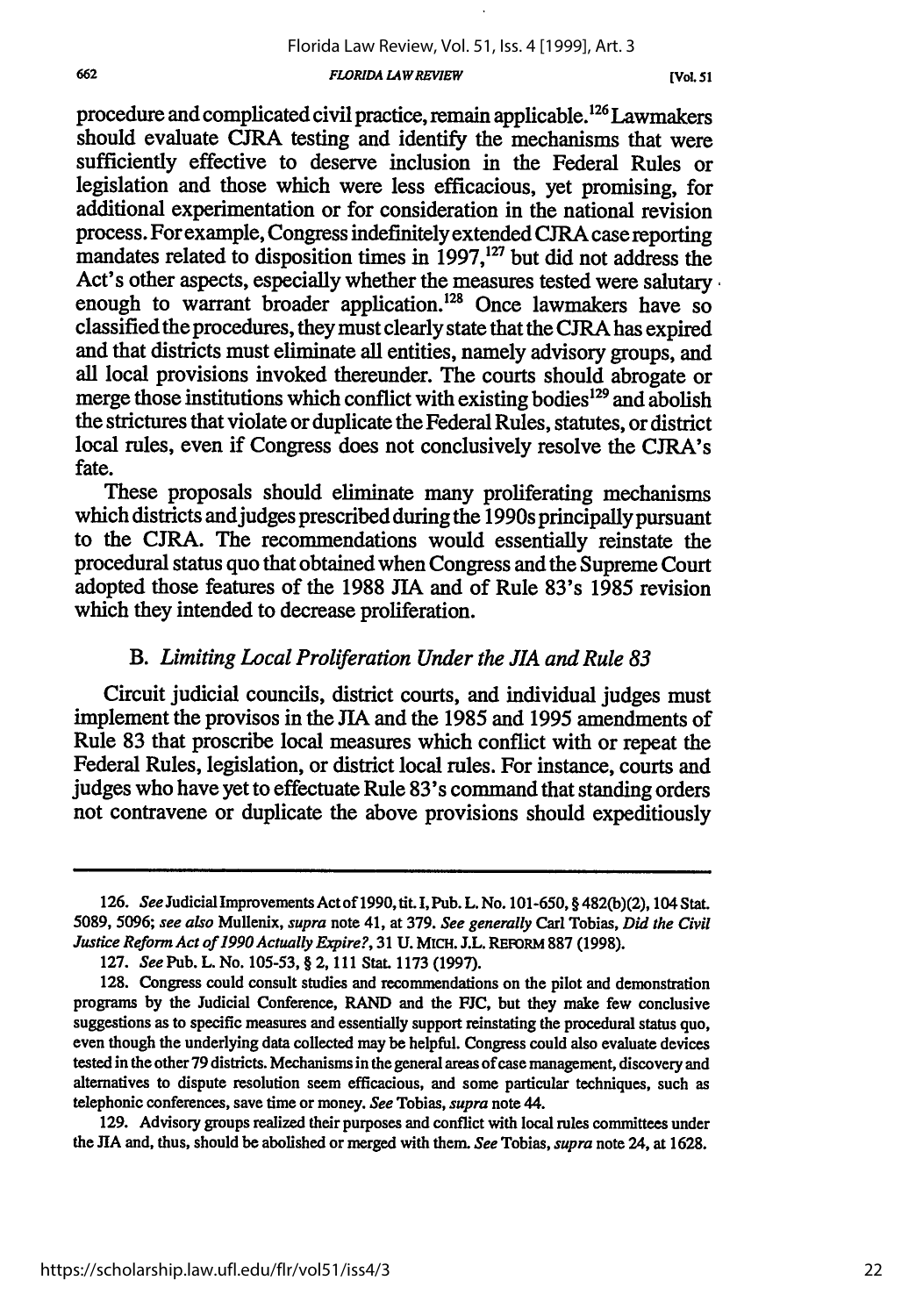663

comply.<sup>130</sup> Circuit councils, which have similarly failed to evaluate local procedures and abrogate or alter those that are inconsistent or repetitive as the JIA and Rule 83's 1995 revision mandate,<sup>131</sup> must promptly do so. The councils could capitalize on the Ninth Circuit's efficacious discharge of these responsibilities.<sup>132</sup> The court's careful scrutiny of fifteen districts' strictures indicates that other councils might attain analogous success, particularly if Congress appropriates funds for monitoring and the **CJRA,** which essentially suspended the commands' implementation, expires. Should the duties' performance not improve because authority to eliminate or change violative measures is overly diffuse or councils lack the resolve or resources to increase uniformity, Congress might consider more extreme approaches, such as a standing committee on local procedures which could police proliferation rather rigorously through centralized oversight.<sup>133</sup>

The effectuation of these recommendations would reduce conflicting and redundant local requirements that existed in 1988 and measures that courts or judges have applied since then outside the context of CJRA experimentation. The suggestions should contribute to the revival and maintenance of the federal rule amendment process and of a national, uniform, simple trans-substantive procedural regime.

### *C. Additional Suggestions for Improving National Revision and Modem Procedure*

A number of additional actions could improve the federal revision process and current procedure. The institutions which study the Rules and develop proposed amendments, Congress, district courts, and judges must make the needs of the civil justice system paramount, exercise appropriate restraint, and cooperate more when modifying procedure.<sup>134</sup> For example, the national revisors ought to recommend, and lawmakers should acquiesce in, rule changes that will best serve all whom litigation affects. The rule amendment entities should also honor the citizen participation mandates in the JIA and Rule 83 by seeking and scrutinizing the greatest possible input of applicable interests when considering suggested alterations, while they must be alert to and reject the efforts of those who could secure strategic or other advantages from modifications.<sup>135</sup>

<sup>130.</sup> *See* **FED.** R. Civ. P. 83(b); *see also* **FED.** R. **Civ.** P. 83,1985 advisory comm. note.

<sup>131.</sup> *See* 28 U.S.C. §§ 332(d)(4), 2071(a),(c) (1994); **FED.** R. **Civ.** P. **83, 1995** amendment.

**<sup>132.</sup>** *See* **DISTRICt LocAL RULES REVIEW COMMrrrEE, REPORT TO THE NINTH CICUrT JUDICIALCOUNCIL (1997).** *See generally* Tobias, *supra* note **19,** at **79.**

**<sup>133.</sup>** *See* Tobias, *supra* note **23,** at **79.**

<sup>134.</sup> *See id.* at **77.**

**<sup>135.</sup>** *See* **28 U.S.C. §§ 2071(b), 2073** (1994); **FED.** R. **CIV. P. 83;** *see also* Hughes, *supra* note **37,** at 1-4 (finding much input in **1993** revision process); Tobias, *supra* note 24, at **1599-1601** (analyzing mandates). *But cf* Mullenix, *supra* note 21, at **830** (analyzing mandates' problems).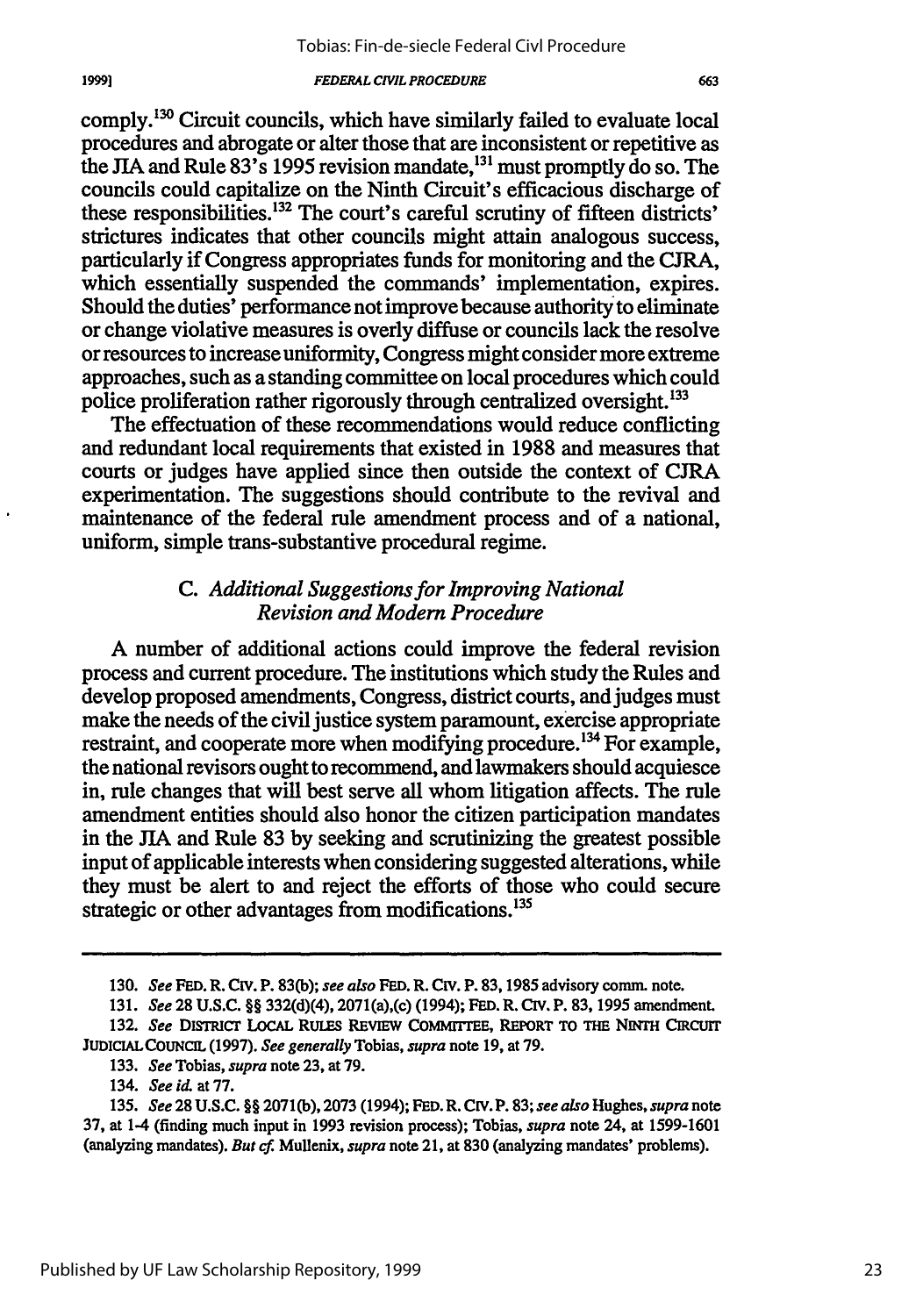#### *FLORIDA LAW REVIEW*

**[VoL 51**

The national revisors might also revitalize and sustain the federal amendment process and the national, consistent, simple scheme by recapturing primary responsibility for procedural change. One helpful means of doing so is to rescind the local option provisions which govern discovery in the 1993 Federal Rules modifications, an endeavor that the Standing Committee has already initiated.<sup>136</sup> The strictures undermine national entities and processes and the Federal Rules,<sup>137</sup> while the revisors, by prescribing opt-outs, may have evinced insufficient commitment, and even indifference, to preserving a national, uniform code of procedure.<sup>138</sup>

Reviving and perpetuating the federal amendment process and the national, consistent, simple regime will correspondingly require that Congress accord greater deference to federal revision and be more restrained when making procedural policy than it recently has. 139 Solons should refrain from directly amending the Rules and only modify proposals developed through the extensive revision process which they find clearly unwarranted.<sup>140</sup> Lawmakers must accede to the national amendment institutions that have accumulated much relevant expertise, especially regarding effective procedures, while the entities are ostensibly less political and recommend revisions which are best for the civil justice system.<sup>141</sup> Deference is concomitantly indicated because rule amendment is an important, if not a core, judicial responsibility, even though the Constitution and the Rules Enabling Act recognize Congress's interest in revision.<sup>142</sup>

Lawmakers should also limit their procedural policymaking. The CJRA's passage epitomized that phenomenon, and many judges considered the Act an ill-advised attempt of a co-equal branch to micromanage the courts.<sup>143</sup> Congress must insert fewer strictures in statutes, and it might even delete existing requirements, namely the PSLRA's commands related to class actions, as they undercut the federal

<sup>136.</sup> *See supra* note **53** and accompanying text. Congress or districts could abrogate opt-outs or local rules adopted thereunder, but respect for federal revision suggests deference.

<sup>137.</sup> Expiration of the CJRA, which was a major reason for opt-outs' inclusion in the 1993 federal revisions, and adoption of Rule 83's 1991 proposed revision should obviate the need for opt-outs. *See supra* notes **52-53,** 126-29, *infra* note 144 and accompanying text.

<sup>138.</sup> *See, e.g.,* Oakley, *supra* note **52,** at 437-38; Robel, *supra* note 48, at **50;** Tobias, *supra* note 23, at 64. *But see* Carrington, *supra* note **52,** at 304-06. For more ideas on recapturing responsibility, see Oaldey, *supra* note **52,** at 446-48; Tobias, *supra* note 23, at 77-79; *supra* notes 134-35, *infra* note 144.

<sup>139.</sup> *See* Tobias, *supra* note 24, at 1627-28.

*<sup>140.</sup> See id.*

<sup>141.</sup> *See* id.

<sup>142.</sup> *See* U.S. CONST. art. M, §§ 1-2; 28 U.S.C. §§ 2071-2077 (1994).

<sup>143.</sup> *See, e.g., Cohn, supra* note 78, at **99;** Mullenix, *supra* note 41, at 399-401; Robel, *supra* note 40, at 1450. *But see* Biden, *supra* note 43.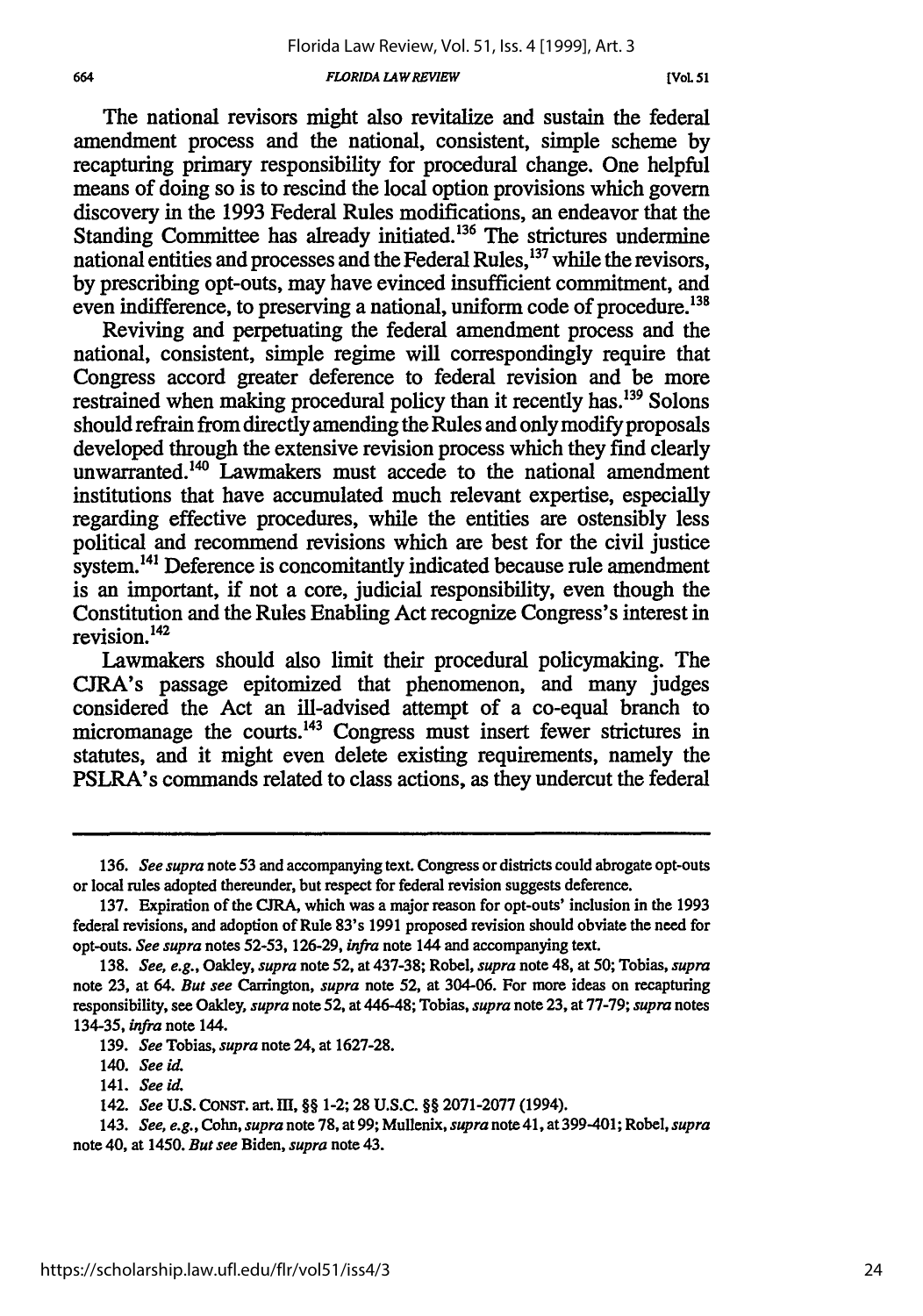amendment process and the national, uniform, simple, trans-substantive scheme. However, solons should prescribe procedure when important policy reasons or questions of authority warrant congressional action. One trenchant example is a 1991 change in Federal Rule 83, which would have empowered districts that secured Judicial Conference approval to test conflicting local measures for five years, but which the national revisors retracted in deference to ongoing CJRA implementation.<sup>144</sup> This tempered approach deserves legislative adoption because it carefully balances the need for constructive experimentation with proliferation's restriction and because Congress is the preferable entity to authorize departures from the JIA's prohibition on inconsistent and redundant local mechanisms. <sup>45</sup>

Districts and individual judges could correspondingly promote the rejuvenation and maintenance of the national amendment process and the procedural regime by limiting their erosion which proliferating strictures effect.<sup>146</sup> For instance, courts and judges should cease prescribing new, and abolish or alter current, requirements that contravene or repeat Federal Rules, statutes, or district local rules, unless they must treat peculiar problems which those provisions do not address or experiment with measures that will enhance process.<sup>147</sup> Of course, the 1991 proposed change in Rule 83 would be responsive to these contingencies. $^{148}$ 

The above suggestions should improve federal revision and procedure in many ways. For example, both might be revitalized and sustained if Congress exercised more restraint in the amendment process and in making procedural policy. The system of centrally coordinated testing would foster promising experimentation, could reduce duplicative research as well as conflicting and redundant district strictures, and should vitiate the need for opt-outs. This scheme would also effectuate several features, such as increased local control and mandatory research, of Professor Walker's method with less disturbance of longstanding, efficacious arrangements.

### IV. CONCLUSION

*New Deal's End* significantly advances comprehension of modem federal civil procedure. I have attempted to elaborate Professor Walker's informative description and to recommend more felicitous means for achieving the goal of his provocative prescriptions. If those responsible for

*<sup>144.</sup> See supra* note 107 and accompanying text.

<sup>145.</sup> *See Levin, supra* note 105, at 1585-86; Tobias, *supra* note 24, at 1616; *see also supra* note 32 and accompanying text (analyzing procedures Congress included in statutes).

<sup>146.</sup> *See supra* notes 130-33 and accompanying text; *see also* Tobias, *supra* note 19.

<sup>147.</sup> *See* FED. R. *CIV.* P. 1, *83; see also supra* notes 109, 124, 129-32 & 136.

<sup>148.</sup> *See supra* notes 107, 144-45 and accompanying text.